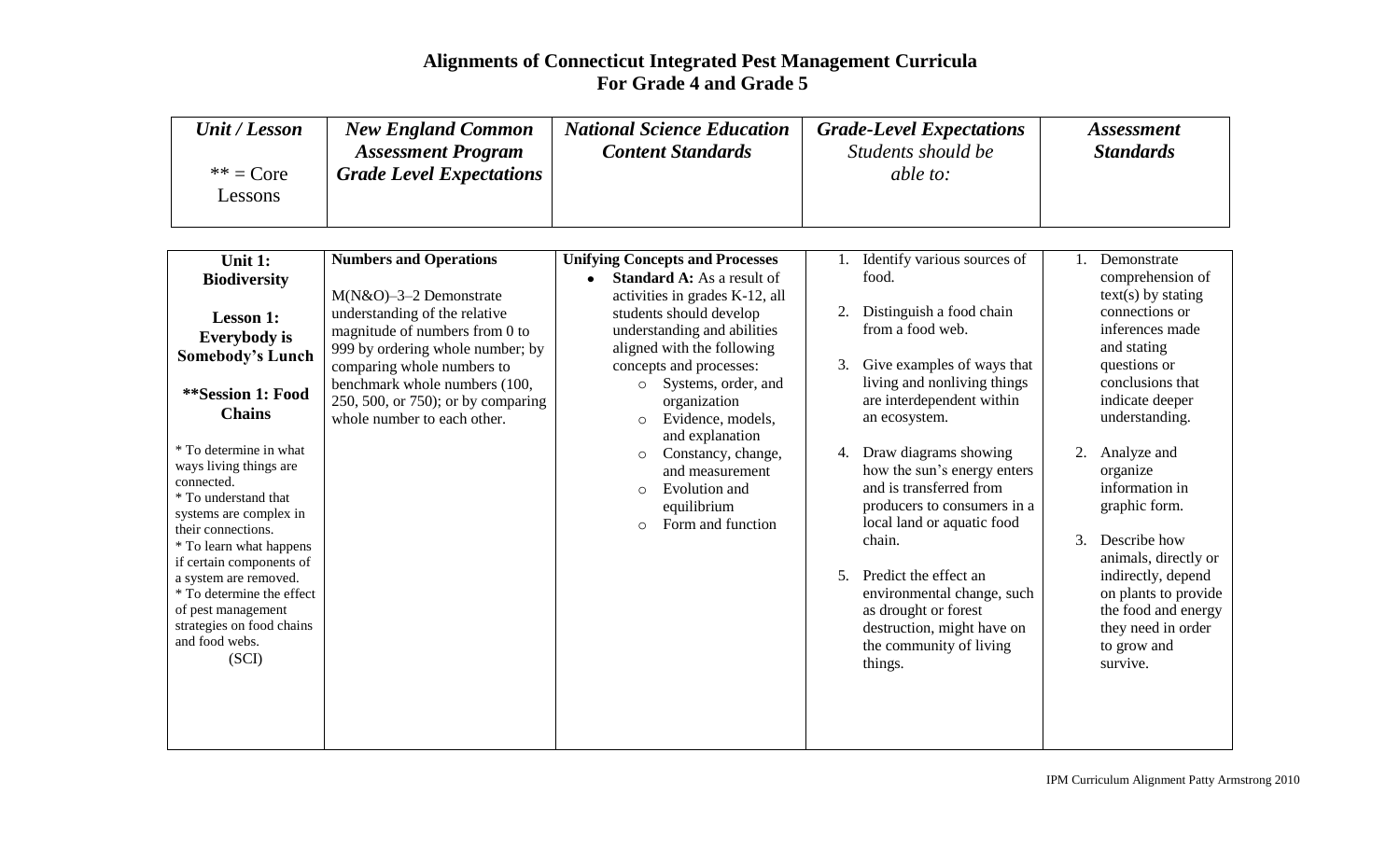| Unit / Lesson | <b>New England Common</b>       | <b>National Science Education</b> | <b>Grade-Level Expectations</b> | <i>Assessment</i> |
|---------------|---------------------------------|-----------------------------------|---------------------------------|-------------------|
|               | <b>Assessment Program</b>       | <b>Content Standards</b>          | Students should be              | <b>Standards</b>  |
| $** = Core$   | <b>Grade Level Expectations</b> |                                   | able to:                        |                   |
| Lessons       |                                 |                                   |                                 |                   |
|               |                                 |                                   |                                 |                   |

| <b>Biodiversity</b>     | Data, Statistics, and Probability                                 | <b>Unifying Concepts and Processes</b>       | Identify various sources of | Describe how food     |
|-------------------------|-------------------------------------------------------------------|----------------------------------------------|-----------------------------|-----------------------|
|                         |                                                                   | <b>Standard:</b> As a result of<br>$\bullet$ | food.                       | webs show many        |
| <b>Lesson 1:</b>        | $M(DSP)$ –2–1 Interprets a given                                  | activities in grades K-12, all               |                             | and varied food       |
| <b>Everybody</b> is     | representation (pictographs with                                  | students should develop                      | Distinguish a food chain    | chains and how        |
| <b>Somebody's Lunch</b> | one-to-one correspondence, line                                   | understanding and abilities                  | from a food web.            | they connect.         |
|                         | plots, tally charts, or tables) to                                | aligned with the following                   |                             |                       |
| **Session 2: Food       | answer questions related to the                                   | concepts and processes:                      | 3.<br>Understand the        | Explain how any<br>2. |
| <b>Webs</b>             | data, or to analyze the data to                                   | Systems, order, and<br>$\circ$               | relationships between       | change in one link    |
|                         | formulate conclusions.                                            | organization                                 | organisms and their         | affects all other     |
|                         |                                                                   | Evidence, models,<br>$\circ$                 | environments.               | parts of the food     |
| * To identify various   | M(DSP)-3-2 Analyzes patterns,                                     | and explanation                              |                             | chain and impacts     |
| sources of foods.       | trends, or distributions in data in a                             | Constancy, change,<br>$\circ$                |                             | the food web as       |
| * To distinguish a food | variety of contexts by determining                                | and measurement                              |                             | well.                 |
| chain from a food web.  | or using most frequent (mode),                                    | Evolution and<br>$\circ$                     |                             |                       |
| (SCI)                   | least frequent, largest, or smallest.                             | equilibrium                                  |                             | 3.<br>Understand that |
|                         |                                                                   | Form and function<br>$\circ$                 |                             | food webs are just    |
|                         | <b>Initial Understanding of</b>                                   |                                              |                             | one example of        |
|                         | <b>Informational Texts</b>                                        | <b>Science as Inquiry</b>                    |                             | Nature's many         |
|                         |                                                                   | Content Standard A: As a<br>$\bullet$        |                             | cycles.               |
|                         | $R$ –3–7.3 Organizing information                                 | result of activities in grades               |                             |                       |
|                         | to show understanding (e.g.,                                      | K-4, all students should                     |                             |                       |
|                         | representing main/central ideas or<br>details within text through | develop:                                     |                             |                       |
|                         |                                                                   | Abilities necessary to<br>$\circ$            |                             |                       |
|                         | charting or mapping)                                              | do scientific inquiry                        |                             |                       |
|                         |                                                                   | Understanding about<br>$\circ$               |                             |                       |
|                         |                                                                   | scientific inquiry                           |                             |                       |
|                         |                                                                   |                                              |                             |                       |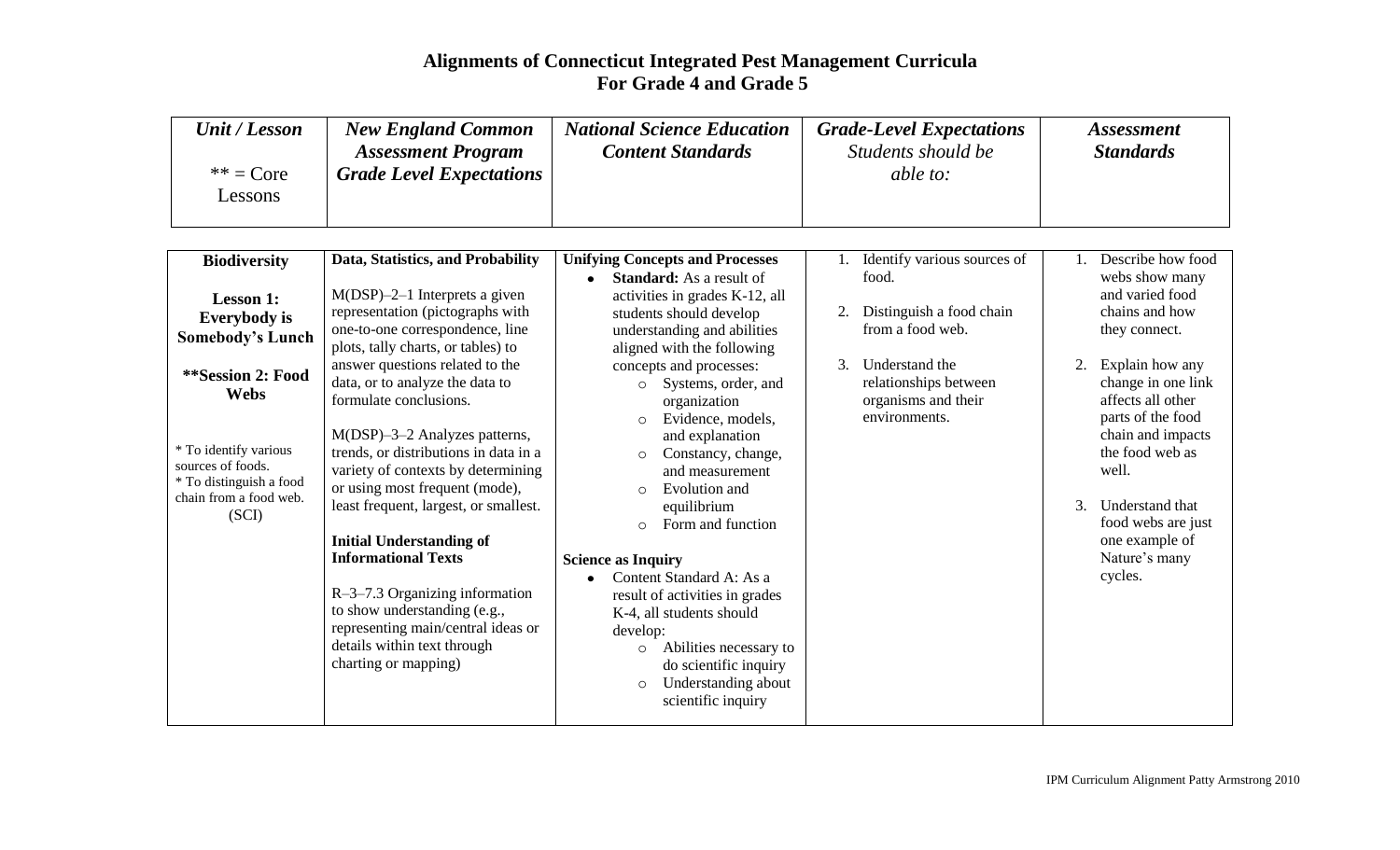| Unit / Lesson          | <b>New England Common</b>       | <b>National Science Education</b> | <b>Grade-Level Expectations</b> | <i>Assessment</i> |
|------------------------|---------------------------------|-----------------------------------|---------------------------------|-------------------|
|                        | <b>Assessment Program</b>       | <b>Content Standards</b>          | Students should be              | <b>Standards</b>  |
| $** = Core$<br>Lessons | <b>Grade Level Expectations</b> |                                   | able to:                        |                   |

| <b>Biodiversity</b>                          | <b>Initial Understanding of</b>    | <b>Unifying Concepts and Processes</b> |    | Recognize what is an invasive |    | Understand that they     |
|----------------------------------------------|------------------------------------|----------------------------------------|----|-------------------------------|----|--------------------------|
|                                              | <b>Informational Texts</b>         | <b>Content Standard A: As a</b>        |    | plant, and what are some      |    | need to learn to         |
| Lesson 2: " $I$ " is for                     |                                    | result of activities in grades         |    | examples of invasive plants.  |    | identify, detect, and    |
| <b>Invasive</b>                              | $R$ –3–7.2 Using information       | K-12, all students should              |    |                               |    | control invasive plants. |
|                                              | from the text to answer            | develop understanding and              | 2. | Create a graph to show states |    |                          |
|                                              | questions related to explicitly    | abilities aligned with the             |    | with the most problems with   | 2. | Identify the economic    |
| * To distinguish between                     | stated main/central ideas or       | following concepts and                 |    | invasive plants.              |    | and environmental        |
| native and non-native                        | details                            | processes:                             |    |                               |    | impact invasive plants   |
| plant species in the                         |                                    | Systems, order, and<br>$\circ$         |    |                               |    | have on their            |
| United States.                               | $R$ –3–7.3 Organizing information  | organization                           |    |                               |    | community, state,        |
| * To understand the                          | to show understanding (e.g.,       | Evidence, models,<br>$\circ$           |    |                               |    | country, and world.      |
| economic impact of                           | representing main/central ideas or | and explanation                        |    |                               |    |                          |
| certain invasive species,                    | details within text through        | Constancy, change,<br>$\circ$          |    |                               |    |                          |
| such as Oriental                             | charting or mapping)               | and measurement                        |    |                               |    |                          |
| bittersweet, Japanese<br>knotweed, and leafy |                                    | <b>Life Science</b>                    |    |                               |    |                          |
| spurge.                                      |                                    | <b>Standard C:</b> As a result of      |    |                               |    |                          |
| * To determine the                           |                                    | activities in grades K-4, all          |    |                               |    |                          |
| geographical extent of                       |                                    | students should develop                |    |                               |    |                          |
| the infestation of                           |                                    | understanding of:                      |    |                               |    |                          |
| selected plants.                             |                                    | The characteristics of<br>$\circ$      |    |                               |    |                          |
| (SCI, LA)                                    |                                    | organisms                              |    |                               |    |                          |
|                                              |                                    | Life cycles of<br>$\circ$              |    |                               |    |                          |
|                                              |                                    | organisms                              |    |                               |    |                          |
|                                              |                                    | Organisms and<br>$\circ$               |    |                               |    |                          |
|                                              |                                    | Environments                           |    |                               |    |                          |
|                                              |                                    |                                        |    |                               |    |                          |
|                                              |                                    |                                        |    |                               |    |                          |
|                                              |                                    |                                        |    |                               |    |                          |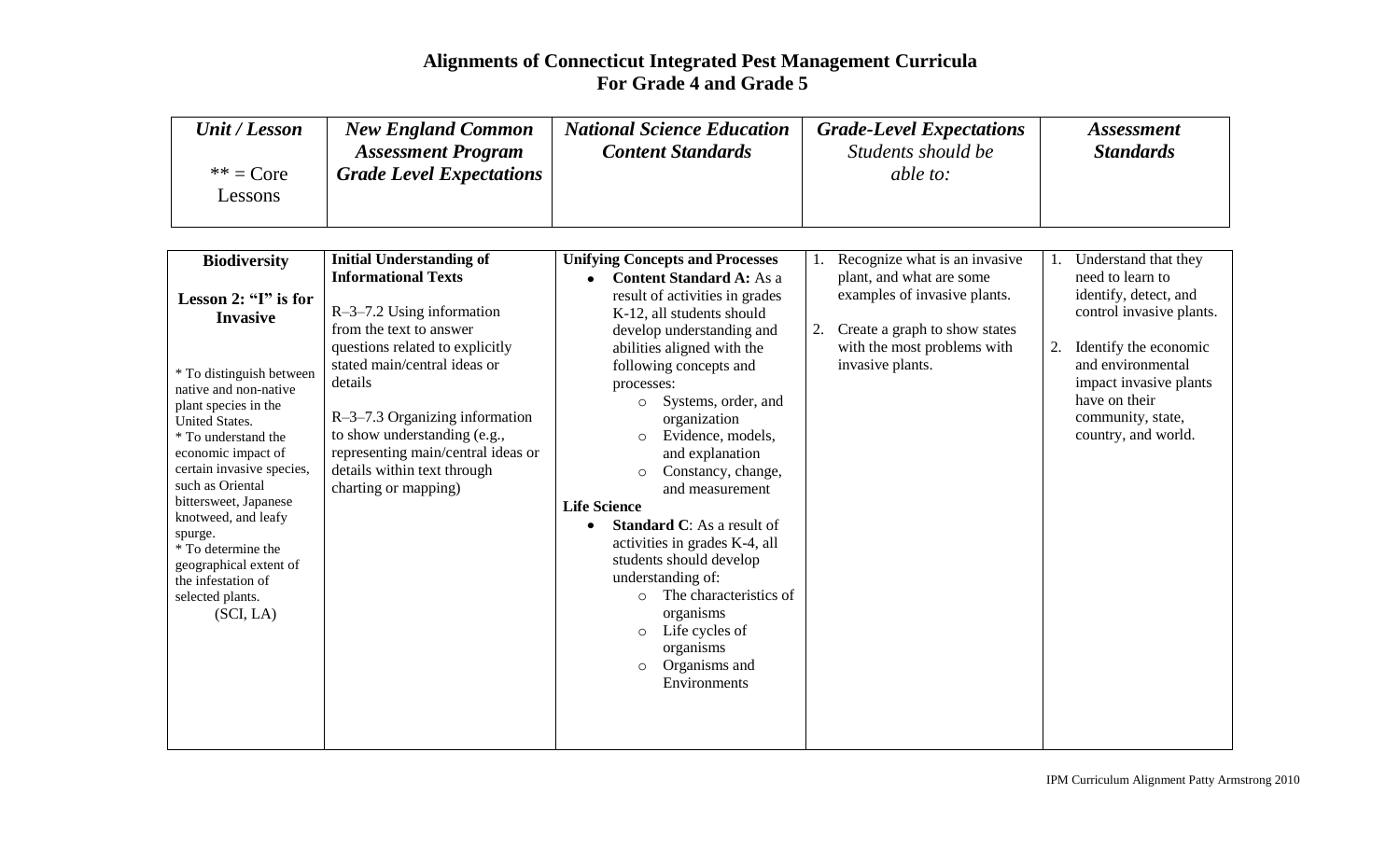| Unit / Lesson          | <b>New England Common</b>       | <b>National Science Education</b> | <b>Grade-Level Expectations</b> | <i>Assessment</i> |
|------------------------|---------------------------------|-----------------------------------|---------------------------------|-------------------|
|                        | <b>Assessment Program</b>       | <b>Content Standards</b>          | Students should be              | <b>Standards</b>  |
| $** = Core$<br>Lessons | <b>Grade Level Expectations</b> |                                   | <i>able to:</i>                 |                   |

| Unit 2: IPM               | Analysis and Interpretation of    | <b>Life Science</b>             |         | 1. Explain how different | Describe the       |
|---------------------------|-----------------------------------|---------------------------------|---------|--------------------------|--------------------|
|                           | <b>Informational Texts/Citing</b> | <b>Content Standard C:</b> As a |         | objects presented can be | methods IPM        |
| **Lesson 1:               | <b>Evidence</b>                   | result of activities in grades  |         | used to non-chemically   | supports to manage |
| <b>Before You Spray,</b>  |                                   | K-4, all students should        |         | control pests.           | pests: physical,   |
| <b>Try Another Way</b>    | $R-3-8$ : Analyze and interpret   | develop understanding of:       |         |                          | mechanical,        |
|                           | informational texts, citing       | The characteristics of          | $2^{2}$ | Understand the           | cultural, and      |
| * To illustrate an        | evidence where appropriate by:    | organisms                       |         | detrimental affects that | biological.        |
| understanding of IPM      | $R$ –3–8.3 Making basic           | Life cycles of<br>$\circ$       |         | chemical pesticides have |                    |
| (Integrated Pest)         | inferences, drawing basic         | organisms                       |         | on life and the          |                    |
| Management).              | conclusions, or forming           | Organisms and<br>$\circ$        |         | environment.             |                    |
| * To recognize the need   | judgments/opinions about          | Environments                    |         |                          |                    |
| for reduction of chemical | central ideas that are            |                                 | 3.      | Write, speak, or draw    |                    |
| applications in pest      | relevant.                         |                                 |         | ways that weather        |                    |
| management.               |                                   |                                 |         | influences humans, other |                    |
| (SCI, LA)                 |                                   |                                 |         | animals and plants.      |                    |
|                           |                                   |                                 |         |                          |                    |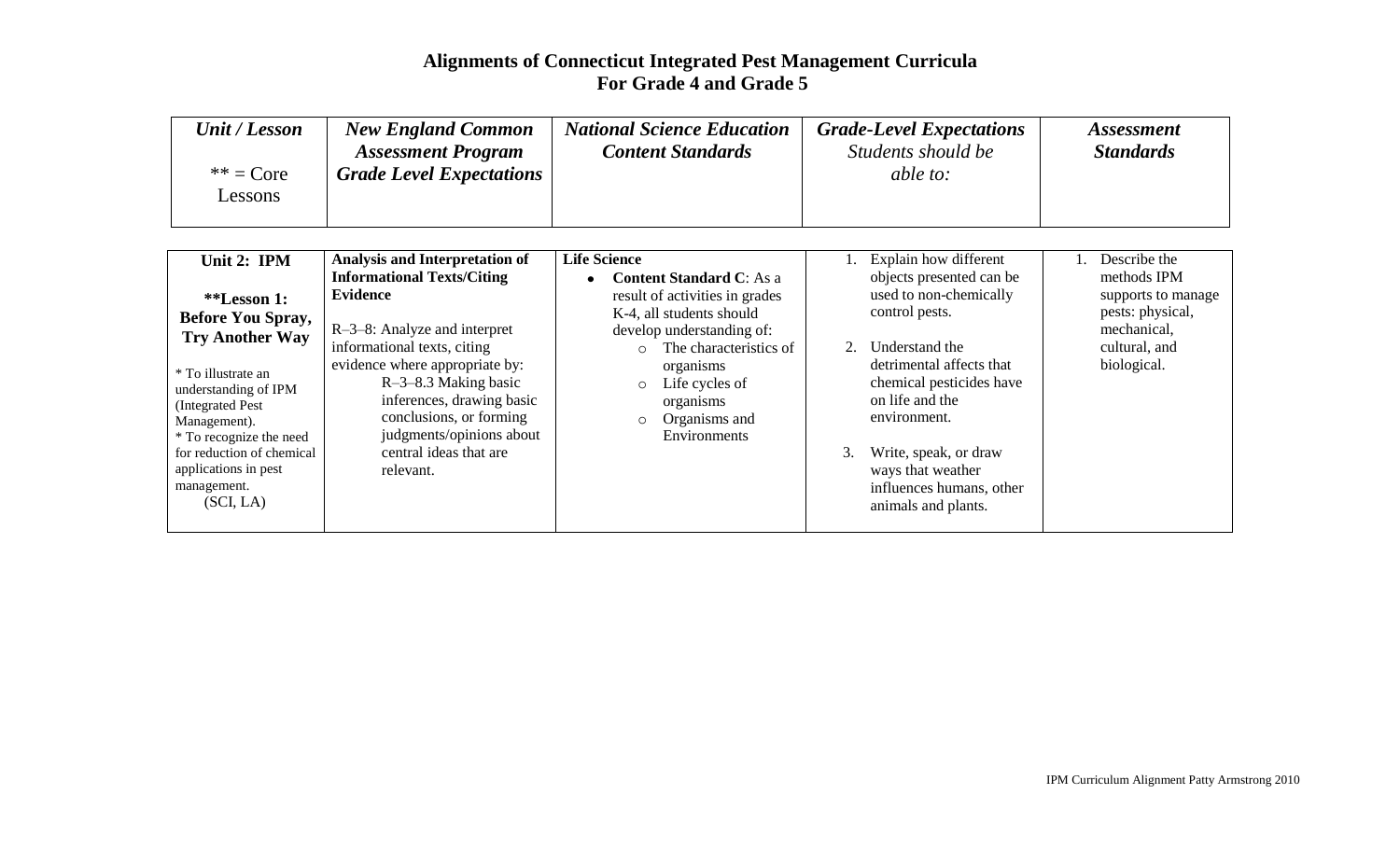| Unit / Lesson | <b>New England Common</b><br><b>Assessment Program</b> | <b>National Science Education</b><br><b>Content Standards</b> | <b>Grade-Level Expectations</b><br>Students should be | <i>Assessment</i><br><b>Standards</b> |
|---------------|--------------------------------------------------------|---------------------------------------------------------------|-------------------------------------------------------|---------------------------------------|
| $** = Core$   | <b>Grade Level Expectations</b>                        |                                                               | able to:                                              |                                       |
| Lessons       |                                                        |                                                               |                                                       |                                       |

| Unit 3: Lifestyles                                                                                                                                                                                                                      | Data, Statistics, and Probability                                                                                                                                                                                                                                                                                                                                                     | <b>Science as Inquiry</b>                                                                                                                                                                                                                               | Make scientific<br>Construct a Venn                                                                                                                                                                                                                             |
|-----------------------------------------------------------------------------------------------------------------------------------------------------------------------------------------------------------------------------------------|---------------------------------------------------------------------------------------------------------------------------------------------------------------------------------------------------------------------------------------------------------------------------------------------------------------------------------------------------------------------------------------|---------------------------------------------------------------------------------------------------------------------------------------------------------------------------------------------------------------------------------------------------------|-----------------------------------------------------------------------------------------------------------------------------------------------------------------------------------------------------------------------------------------------------------------|
| <b>Section 1: Animals</b>                                                                                                                                                                                                               | $M(DSP)$ –2–1 Interprets a given<br>representation (pictographs with<br>one-to-one correspondence, line                                                                                                                                                                                                                                                                               | <b>Content Standard A: As a</b><br>result of activities in grades<br>K-4, all students should<br>develop:                                                                                                                                               | observations on an insect's<br>diagram to show<br>how the human and<br>observable properties and<br>monarch butterfly's<br>its name and its uses.<br>life spans are alike                                                                                       |
| <i>**</i> Lesson 1:<br><b>Extreme Makeover</b>                                                                                                                                                                                          | plots, tally charts, or tables) to<br>answer questions related to the                                                                                                                                                                                                                                                                                                                 | Abilities necessary to<br>$\circ$<br>do scientific inquiry                                                                                                                                                                                              | and different.<br>Observe and write, speak or<br>draw about similarities and                                                                                                                                                                                    |
| * To understand the<br>concept of life cycles.<br>* To recognize that                                                                                                                                                                   | data, or to analyze the data to<br>formulate conclusions.                                                                                                                                                                                                                                                                                                                             | Understanding about<br>$\circ$<br>scientific inquiry<br><b>Life Science</b>                                                                                                                                                                             | differences in appearance,<br>Describe the<br>similarities and<br>life cycle, and behaviors of<br>various animals and insects.<br>differences in the                                                                                                            |
| among living organisms<br>there are similarities and<br>differences in regard to<br>life stages and life spans.<br>* To increase ability in<br>the use of mathematical<br>data to create reasonable<br>explanations.<br>(SCI, LA, Math) | Computation<br>$M(N&O)$ -4-4 Accurately solves<br>problems involving multiple<br>operations on whole numbers or<br>the use of the properties of factors<br>and multiples; and addition or<br>subtraction of decimals and<br>positive proper fractions with like<br>denominators. (Multiplication<br>limited to 2 digits by 2 digits, and<br>division limited to 1 digit<br>divisors.) | <b>Content Standard C: As a</b><br>result of activities in grades<br>K-4, all students should<br>develop understanding of:<br>The characteristics of<br>organisms<br>Life cycles of<br>$\circ$<br>organisms<br>Organisms and<br>$\circ$<br>Environments | appearance, life<br>Describe the four stages of<br>cycle, and<br>3.<br>a monarch butterfly's<br>behaviors of<br>development.<br>insects.<br>Compute a representative<br>4.<br>generation equation through<br>the use of addition,<br>subtraction, and division. |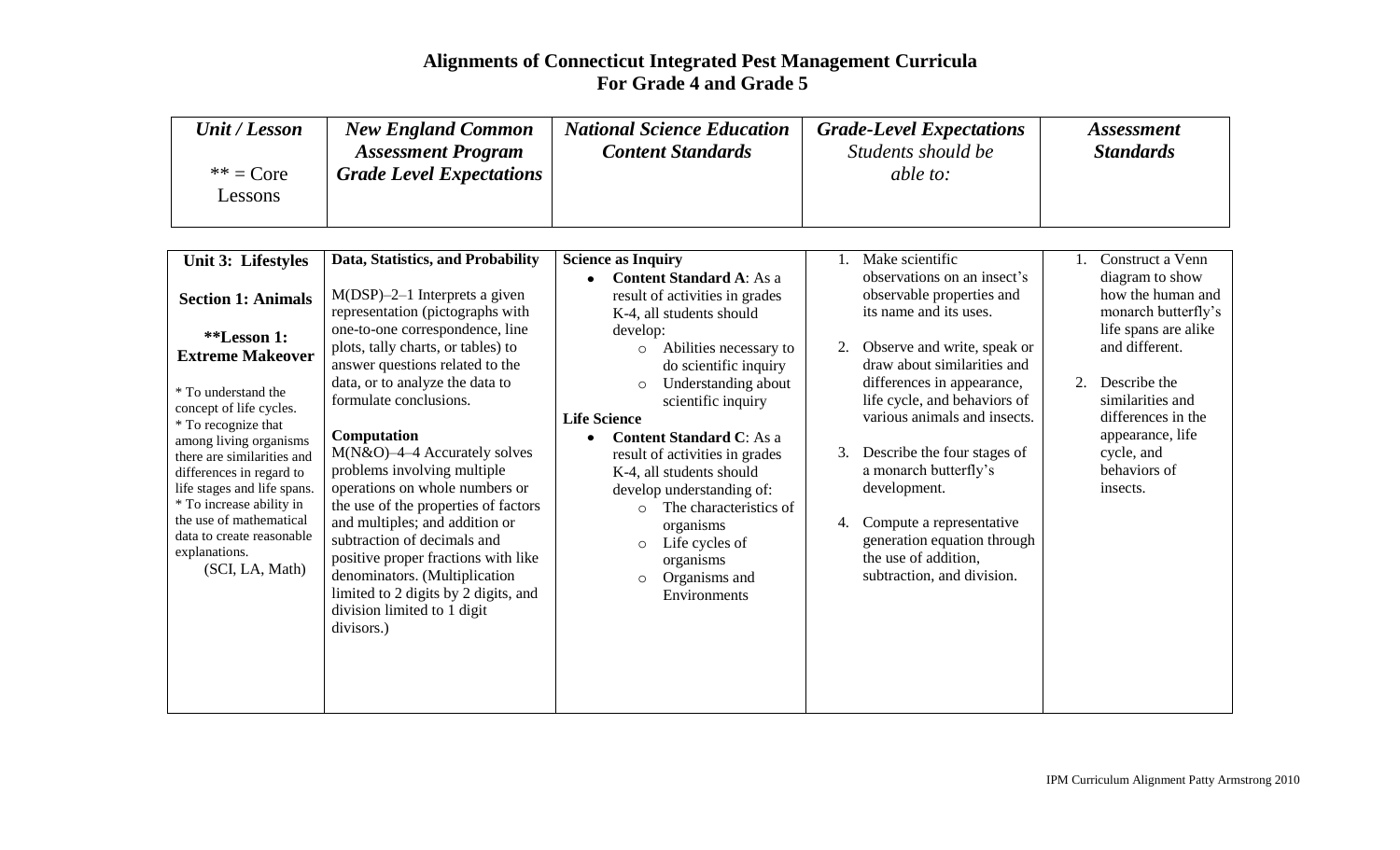| Unit / Lesson          | <b>New England Common</b><br><b>Assessment Program</b> | <b>National Science Education</b><br><b>Content Standards</b> | <b>Grade-Level Expectations</b><br>Students should be | <i>Assessment</i><br><b>Standards</b> |
|------------------------|--------------------------------------------------------|---------------------------------------------------------------|-------------------------------------------------------|---------------------------------------|
| $** = Core$<br>Lessons | <b>Grade Level Expectations</b>                        |                                                               | <i>able to:</i>                                       |                                       |
|                        |                                                        |                                                               |                                                       |                                       |

| Unit 3: Lifestyles                                                                                                                                                                                                                                                                                                                                 | <b>Breadth of Vocabulary</b>                                                                                                                                                                                                                                                                                                                                                                                                                                                                                                                                                                                                              | <b>Science as Inquiry</b>                                                                                                                                                                                                                                                                                                                                                                                                                                                                                                     | Describe the migration                                                                                                                                                                           | Understand that the                                                                                                                                                                                                                      |
|----------------------------------------------------------------------------------------------------------------------------------------------------------------------------------------------------------------------------------------------------------------------------------------------------------------------------------------------------|-------------------------------------------------------------------------------------------------------------------------------------------------------------------------------------------------------------------------------------------------------------------------------------------------------------------------------------------------------------------------------------------------------------------------------------------------------------------------------------------------------------------------------------------------------------------------------------------------------------------------------------------|-------------------------------------------------------------------------------------------------------------------------------------------------------------------------------------------------------------------------------------------------------------------------------------------------------------------------------------------------------------------------------------------------------------------------------------------------------------------------------------------------------------------------------|--------------------------------------------------------------------------------------------------------------------------------------------------------------------------------------------------|------------------------------------------------------------------------------------------------------------------------------------------------------------------------------------------------------------------------------------------|
| <b>Section 1: Animals</b><br><i>**</i> Lesson 2:<br><b>Migration Relay</b><br>* To understand the<br>purpose of monarch<br>migration.<br>* To understand the<br>pattern of monarch<br>migration.<br>* To increase map<br>reading skills.<br>* To compute accurately<br>and make reasonable<br>estimates based on data.<br>(SCI, LA, Math, SS, Art) | $R-3-3$ : Shows breadth of<br>vocabulary knowledge through<br>demonstrating understanding of<br>word meanings or relationships<br>by:<br>$\cdot$ R-3-3.1 Identifying<br>synonyms, antonyms, or<br>homonyms/homophones;<br>or categorizing words.<br>Computation<br>$M(N&O)$ -4-4 Accurately solves<br>problems involving multiple<br>operations on whole numbers or<br>the use of the properties of factors<br>and multiples; and addition or<br>subtraction of decimals and<br>positive proper fractions with like<br>denominators. (Multiplication<br>limited to 2 digits by 2 digits, and<br>division limited to 1 digit<br>divisors.) | <b>Content Standard A: As a</b><br>result of activities in grades<br>K-4, all students should<br>develop:<br>Abilities necessary to<br>$\circ$<br>do scientific inquiry<br>Understanding about<br>$\circ$<br>scientific inquiry<br><b>Life Science</b><br><b>Content Standard C:</b> As a<br>result of activities in grades<br>K-4, all students should<br>develop understanding of:<br>The characteristics of<br>$\Omega$<br>organisms<br>Life cycles of<br>$\circ$<br>organisms<br>Organisms and<br>$\circ$<br>Environments | patterns that monarchs<br>follow.<br>Use mathematical<br>computations (addition,<br>subtraction, and<br>division) to solve<br>problems.<br>Understand a map and<br>3.<br>chart migration routes. | annual migration of<br>monarch butterflies<br>is actually a journey<br>involving four<br>generations.<br>Utilize written and<br>2.<br>internet resources to<br>chronicle the<br>journey that<br>monarch butterflies<br>make every spring |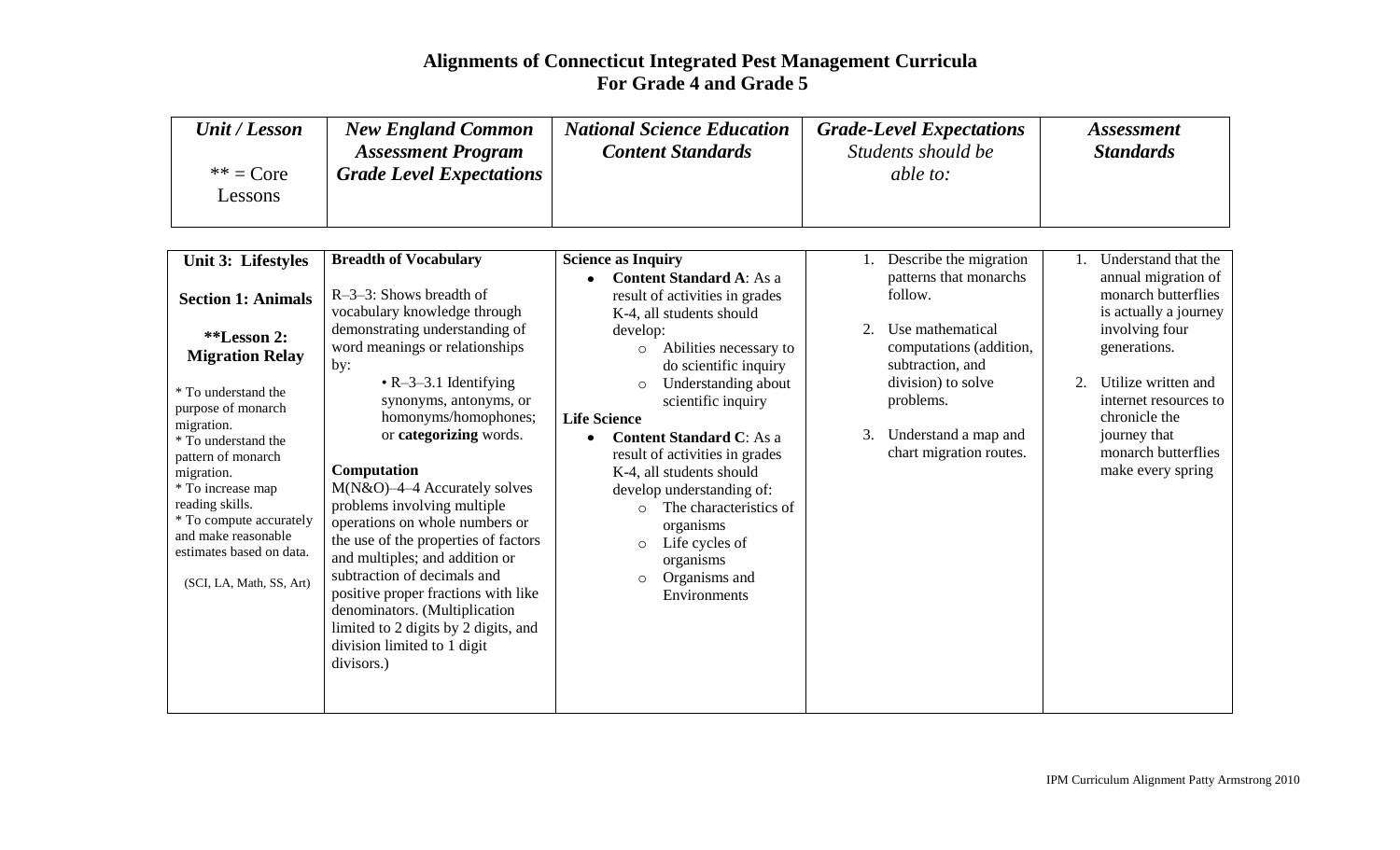| Unit / Lesson                 | <b>New England Common</b>       | <b>National Science Education</b> | <b>Grade-Level Expectations</b> | <i>Assessment</i> |
|-------------------------------|---------------------------------|-----------------------------------|---------------------------------|-------------------|
|                               | <b>Assessment Program</b>       | <b>Content Standards</b>          | Students should be              | <b>Standards</b>  |
| $** = Core$<br><b>Lessons</b> | <b>Grade Level Expectations</b> |                                   | able to:                        |                   |

| Unit 3: Lifestyles                               | Data, Statistics, and Probability                                          | <b>Science as Inquiry</b>                                                        |    | Create an environment that           |    | List and describe                     |
|--------------------------------------------------|----------------------------------------------------------------------------|----------------------------------------------------------------------------------|----|--------------------------------------|----|---------------------------------------|
|                                                  |                                                                            | <b>Content Standard A: As a</b>                                                  |    | butterflies need to survive          |    | the needs of living                   |
| <b>Section 1: Animals</b>                        | $M(DSP)$ -4-1 Interprets a given                                           | result of activities in grades                                                   |    | and grow.                            |    | things to survive.                    |
|                                                  | representation (line plots, tables,                                        | K-4, all students should                                                         |    |                                      |    |                                       |
| <b>Lesson 3:</b>                                 | bar graphs, pictographs, or circle                                         | develop:                                                                         |    | Identify structures and              | 2. | Describe the                          |
| <b>Better Homes and</b>                          | graphs) to answer questions related<br>to the data, to analyze the data to | Abilities necessary to<br>$\circ$                                                |    | behaviors used by<br>mammals, birds, |    | structures that<br>animals, including |
| <b>Gardens</b>                                   | formulate or justify conclusions, to                                       | do scientific inquiry<br>Understanding about                                     |    | amphibians, reptiles, fish           |    | humans, use to eat.                   |
|                                                  | make predictions, or to solve                                              | $\circ$<br>scientific inquiry                                                    |    | and insects to move around,          |    |                                       |
| * To determine the needs                         | problems.                                                                  | <b>Life Science</b>                                                              |    | breathe and obtain food              | 3. | Understand that                       |
| of butterflies.                                  |                                                                            | <b>Content Standard C: As a</b>                                                  |    | and water (e.g.,                     |    | next to bees,                         |
| * To create an                                   | $M(DSP)$ –5–3 Identifies or                                                | result of activities in grades                                                   |    | legs/wings/fins, gills/lungs,        |    | butterflies are the                   |
| environment in which<br>butterflies will thrive. | describes representations or                                               | K-4, all students should                                                         |    | claws/fingers, etc.)                 |    | chief pollinators of                  |
| * To recognize the                               | elements of representations that                                           | develop understanding of:                                                        |    |                                      |    | plants and vital to                   |
| importance of becoming                           | best display a given set of data or                                        | The characteristics of<br>$\Omega$                                               | 3. | Write a thank you letter             |    | our environment.                      |
| Earth stewards.                                  | situation, consistent with the                                             | organisms                                                                        |    | with proper organization             |    |                                       |
| (SCI, LA, Math, Art)                             | representations required in                                                | Life cycles of<br>$\circ$                                                        |    | and grammar.                         |    |                                       |
|                                                  | $M(DSP) - 5 - 1$ .                                                         | organisms                                                                        |    |                                      |    |                                       |
|                                                  |                                                                            | Organisms and<br>$\circ$                                                         |    |                                      |    |                                       |
|                                                  |                                                                            | Environments                                                                     |    |                                      |    |                                       |
|                                                  |                                                                            |                                                                                  |    |                                      |    |                                       |
|                                                  |                                                                            | Living things have different structures<br>and behaviors that allow them to meet |    |                                      |    |                                       |
|                                                  |                                                                            | their basic needs.                                                               |    |                                      |    |                                       |
|                                                  |                                                                            |                                                                                  |    |                                      |    |                                       |
|                                                  |                                                                            |                                                                                  |    |                                      |    |                                       |
|                                                  |                                                                            |                                                                                  |    |                                      |    |                                       |
|                                                  |                                                                            |                                                                                  |    |                                      |    |                                       |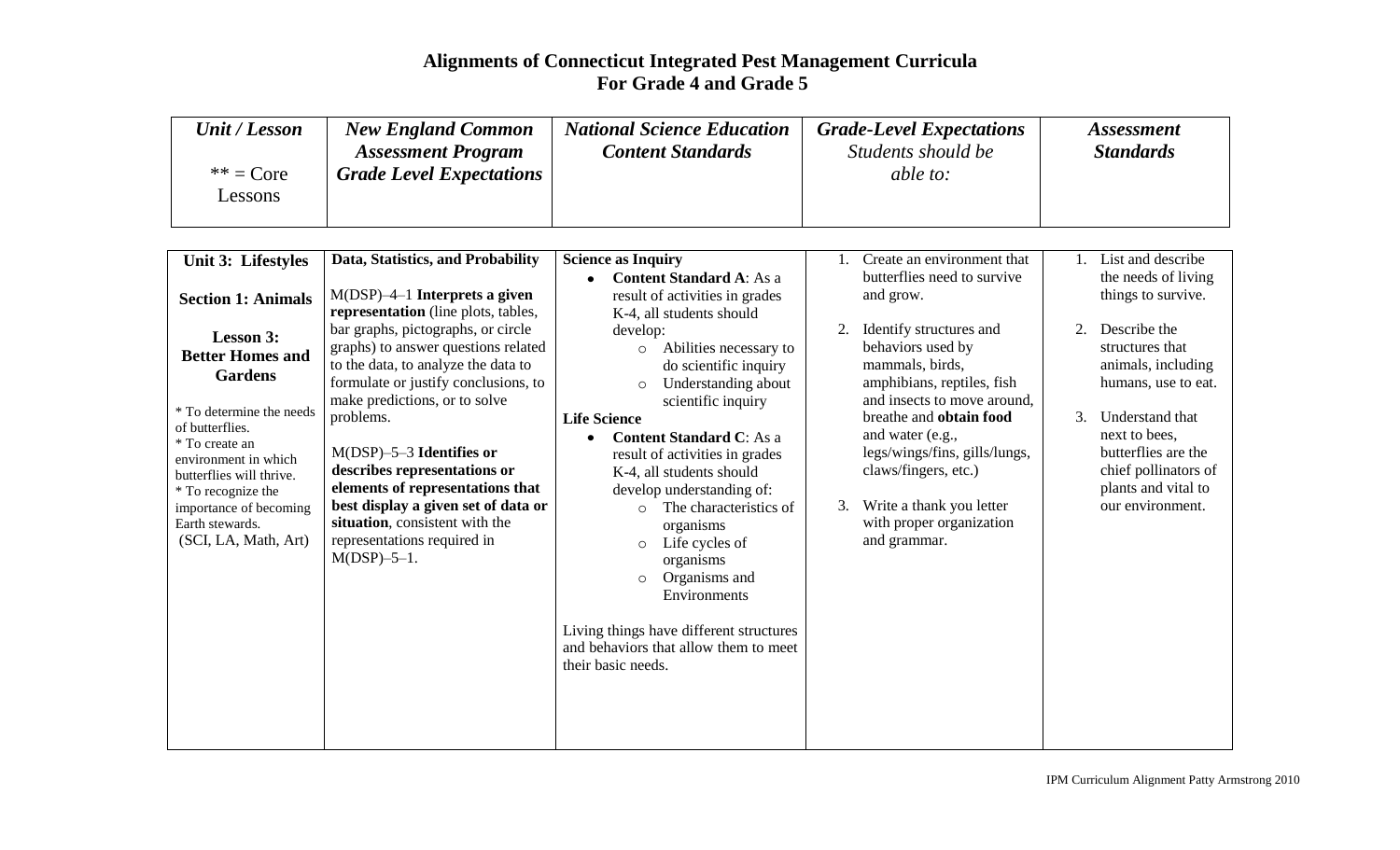| Unit / Lesson          | <b>New England Common</b>       | <b>National Science Education</b> | <b>Grade-Level Expectations</b> | <i>Assessment</i> |
|------------------------|---------------------------------|-----------------------------------|---------------------------------|-------------------|
|                        | <b>Assessment Program</b>       | <b>Content Standards</b>          | Students should be              | <b>Standards</b>  |
| $** = Core$<br>Lessons | <b>Grade Level Expectations</b> |                                   | able to:                        |                   |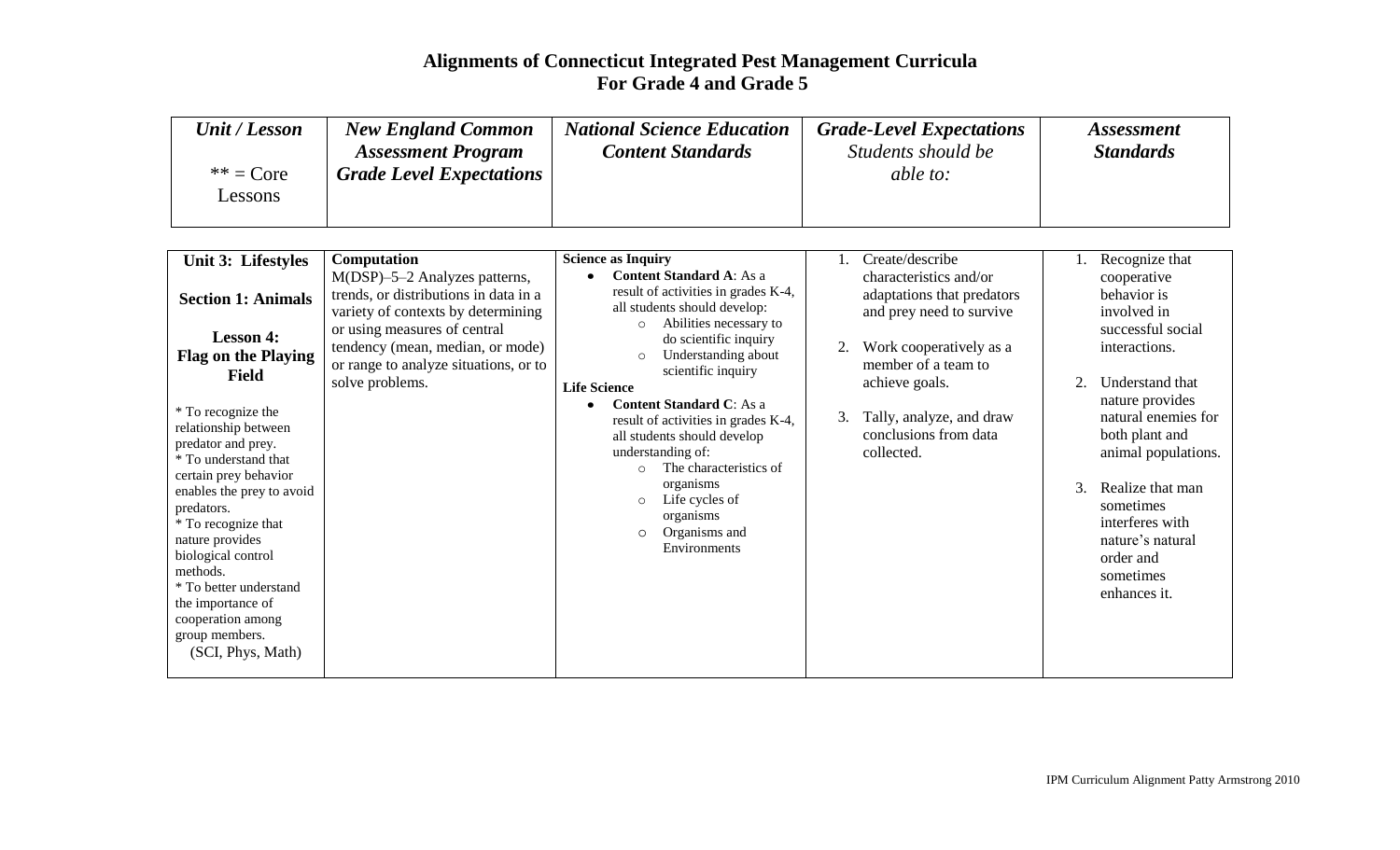| Unit / Lesson          | <b>New England Common</b><br><b>Assessment Program</b> | <b>National Science Education</b><br><b>Content Standards</b> | <b>Grade-Level Expectations</b><br>Students should be | <i>Assessment</i><br><b>Standards</b> |
|------------------------|--------------------------------------------------------|---------------------------------------------------------------|-------------------------------------------------------|---------------------------------------|
| $** = Core$<br>Lessons | <b>Grade Level Expectations</b>                        |                                                               | able to:                                              |                                       |
|                        |                                                        |                                                               |                                                       |                                       |

| Unit 3: Lifestyles<br><b>Section 2: Plants</b><br><i>**Lesson 1:</i><br><b>Earth: Planet of</b><br><b>Plants</b><br>* To understand the<br>interdependency of<br>plants and animals.<br>* To identify the ways<br>that plants survive in<br>diverse environments.<br>(SCI, LA, Geo) | R-4-7: Demonstrate initial<br>understanding of informational<br>texts (expository and practical<br>texts) by<br>R-4-7.2 Using information<br>from the text to answer<br>questions related to explicitly<br>stated main/central ideas or key<br>details<br>R-4-7.3 Organizing information<br>to show understanding (e.g.,<br>representing main/central ideas or<br>details within text through<br>charting, mapping, paraphrasing,<br>or summarizing) | <b>Science as Inquiry</b><br>Content Standard A: As a<br>result of activities in grades<br>K-4, all students should<br>develop:<br>Abilities necessary to<br>$\circ$<br>do scientific inquiry<br>Understanding about<br>$\circ$<br>scientific inquiry<br><b>Life Science</b><br><b>Content Standard C:</b> As a<br>result of activities in grades<br>K-4, all students should<br>develop understanding of:<br>The characteristics of<br>$\circ$<br>organisms<br>Life cycles of<br>$\circ$<br>organisms<br>Organisms and<br>$\circ$<br>Environments<br>Living things have different structures<br>and behaviors that allow them to meet<br>their basic needs. | Give examples of ways that<br>living and nonliving things<br>are interdependent within<br>an ecosystem.<br>Identify the ways that<br>2.<br>plants survive in diverse<br>environment. | Distinguish that<br>plants are the basis<br>of life on Earth<br>because green<br>plants produce their<br>own food and<br>provide food for all<br>other living things.<br>Understand the<br>interdependency of<br>plants and animals. |
|-------------------------------------------------------------------------------------------------------------------------------------------------------------------------------------------------------------------------------------------------------------------------------------|------------------------------------------------------------------------------------------------------------------------------------------------------------------------------------------------------------------------------------------------------------------------------------------------------------------------------------------------------------------------------------------------------------------------------------------------------|--------------------------------------------------------------------------------------------------------------------------------------------------------------------------------------------------------------------------------------------------------------------------------------------------------------------------------------------------------------------------------------------------------------------------------------------------------------------------------------------------------------------------------------------------------------------------------------------------------------------------------------------------------------|--------------------------------------------------------------------------------------------------------------------------------------------------------------------------------------|--------------------------------------------------------------------------------------------------------------------------------------------------------------------------------------------------------------------------------------|
|-------------------------------------------------------------------------------------------------------------------------------------------------------------------------------------------------------------------------------------------------------------------------------------|------------------------------------------------------------------------------------------------------------------------------------------------------------------------------------------------------------------------------------------------------------------------------------------------------------------------------------------------------------------------------------------------------------------------------------------------------|--------------------------------------------------------------------------------------------------------------------------------------------------------------------------------------------------------------------------------------------------------------------------------------------------------------------------------------------------------------------------------------------------------------------------------------------------------------------------------------------------------------------------------------------------------------------------------------------------------------------------------------------------------------|--------------------------------------------------------------------------------------------------------------------------------------------------------------------------------------|--------------------------------------------------------------------------------------------------------------------------------------------------------------------------------------------------------------------------------------|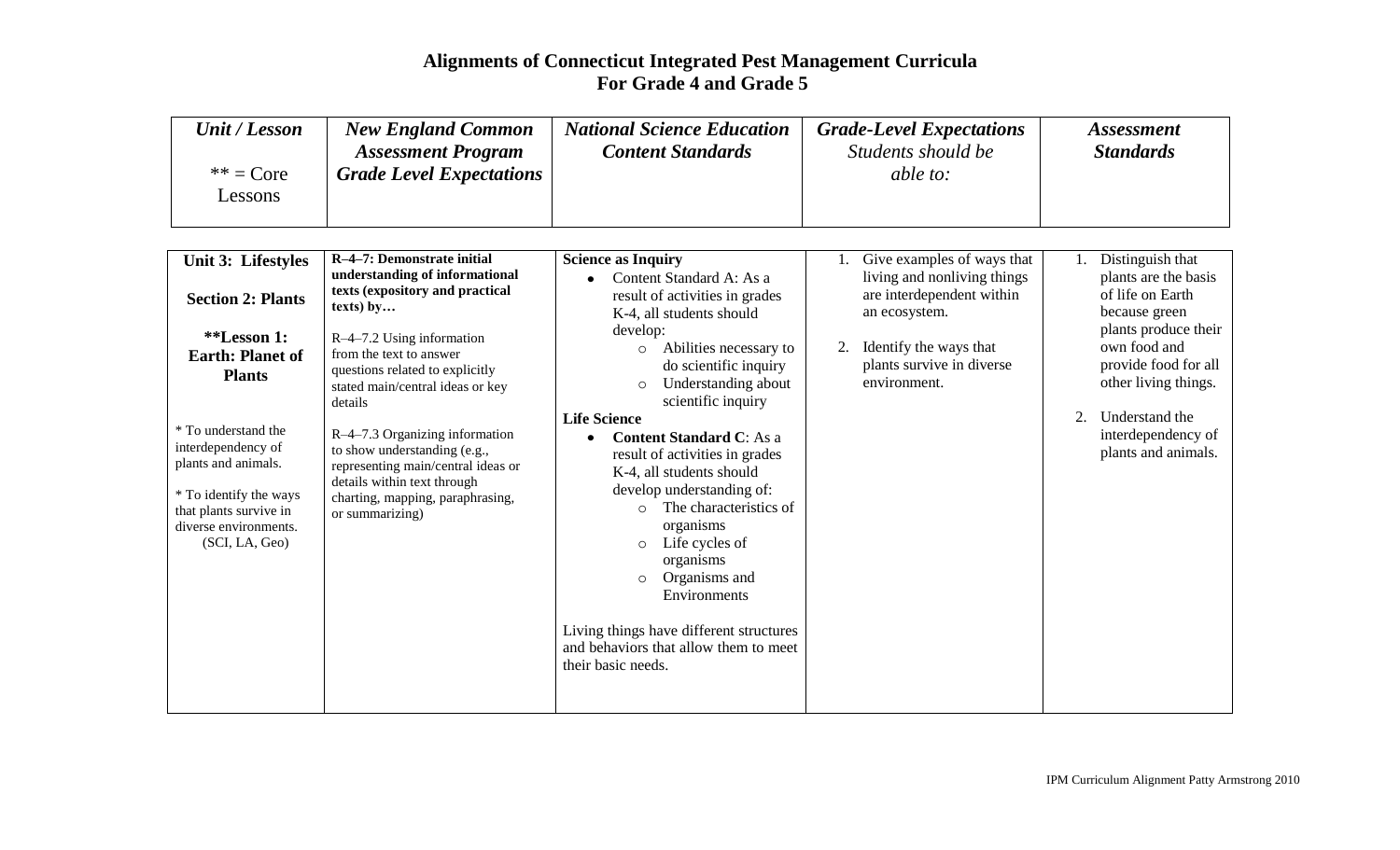| Unit / Lesson                | <b>New England Common</b>       | <b>National Science Education</b> | <b>Grade-Level Expectations</b> | <i>Assessment</i> |
|------------------------------|---------------------------------|-----------------------------------|---------------------------------|-------------------|
|                              | <b>Assessment Program</b>       | <b>Content Standards</b>          | Students should be              | <b>Standards</b>  |
| $** = Core$<br><i>essons</i> | <b>Grade Level Expectations</b> |                                   | able to:                        |                   |

| <b>Unit 3: Lifestyles</b>                                                                                                   | W-4-6.1 Grouping ideas logically                                                                                                         | <b>Life Science</b>                                                                                                                                                                                                                                                                                                                                                                                           |    | Demonstrate how green                                                                                                                                  |    | Describe the cause                                                                                                                                                                                                           |
|-----------------------------------------------------------------------------------------------------------------------------|------------------------------------------------------------------------------------------------------------------------------------------|---------------------------------------------------------------------------------------------------------------------------------------------------------------------------------------------------------------------------------------------------------------------------------------------------------------------------------------------------------------------------------------------------------------|----|--------------------------------------------------------------------------------------------------------------------------------------------------------|----|------------------------------------------------------------------------------------------------------------------------------------------------------------------------------------------------------------------------------|
| <b>Section 2: Plants</b>                                                                                                    | (e.g., predictable categories, steps<br>of a procedure, reasons/arguments)                                                               | <b>Content Standard C:</b> As a<br>result of activities in grades<br>K-4, all students should                                                                                                                                                                                                                                                                                                                 |    | plants accomplish the<br>process of photosynthesis.                                                                                                    |    | and effect<br>relationship<br>between sunlight                                                                                                                                                                               |
| <i>**Lesson 2:</i><br>Presto, Changeo                                                                                       | $M(N&O)$ -4-4 Accurately solves<br>problems involving multiple<br>operations on whole numbers or<br>the use of the properties of factors | develop understanding of:<br>The characteristics of<br>$\bigcap$<br>organisms<br>Life cycles of<br>$\circ$                                                                                                                                                                                                                                                                                                    | 2. | Work together<br>cooperatively to achieve a<br>goal.                                                                                                   |    | and chlorophyll<br>productions<br>(photosynthesis)                                                                                                                                                                           |
| * To understand the<br>process of<br>photosynthesis.<br>* To recognize the<br>importance of green<br>plants.<br>(SCI, Math) | and multiples; and addition or<br>subtraction of decimals and<br>positive proper fractions with like<br>denominators.                    | organisms<br>Organisms and<br>Environments<br>Living things have different structures<br>and behaviors that allow them to meet<br>their basic needs.<br><b>Science as Inquiry</b><br>Content Standard A: As a<br>result of activities in grades<br>K-4, all students should<br>develop:<br>Abilities necessary to<br>$\circ$<br>do scientific inquiry<br>Understanding about<br>$\circ$<br>scientific inquiry | 3. | Draw diagrams showing<br>how the sun's energy enters<br>and is transferred from<br>producers to consumers in a<br>local land or aquatic food<br>chain. | 2. | Recognize that<br>because green<br>plants are the only<br>living organisms<br>capable of<br>producing their own<br>food, all other<br>living organisms<br>depend on them<br>either directly or<br>indirectly for<br>survival |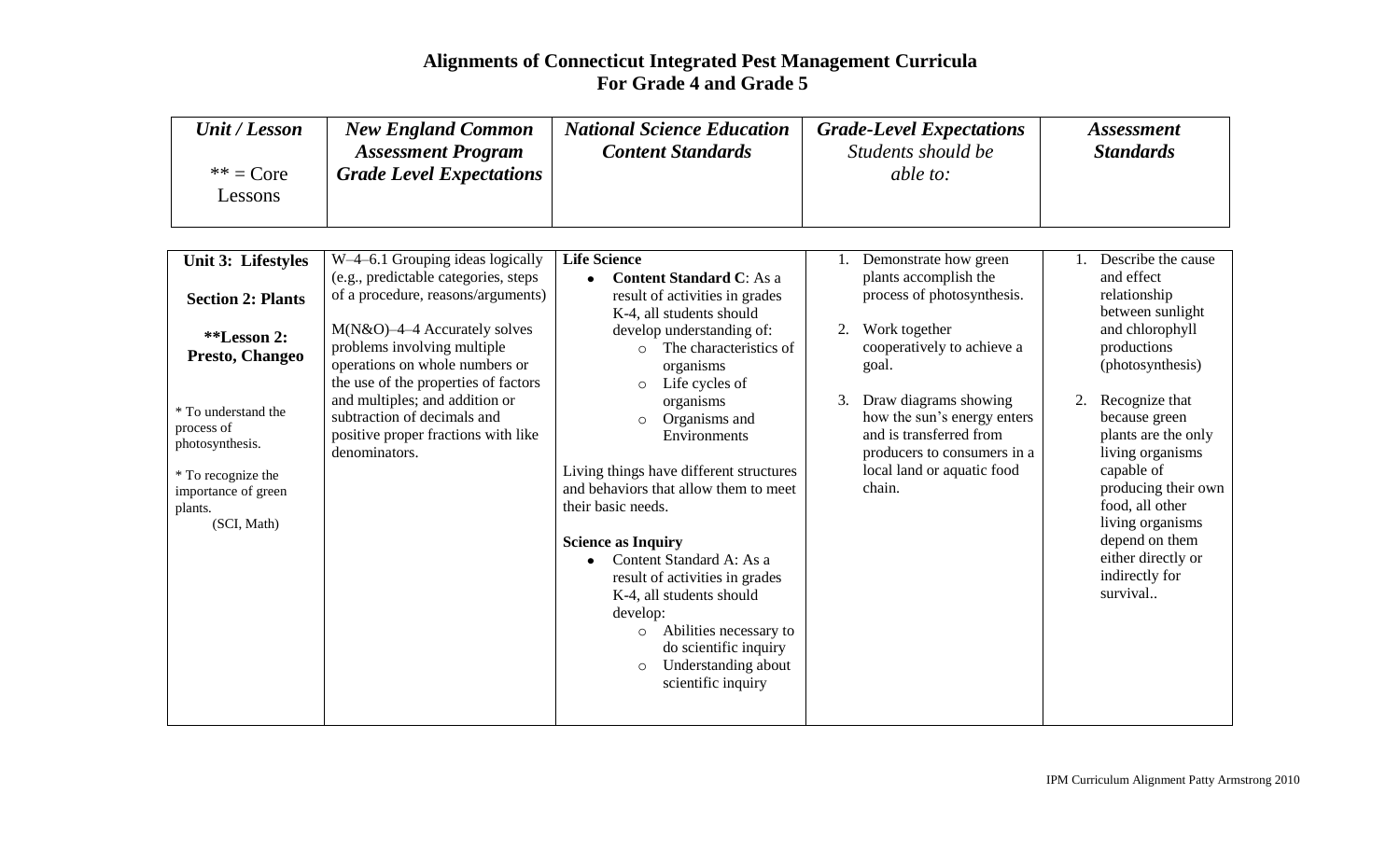| Unit / Lesson          | <b>New England Common</b>       | <b>National Science Education</b> | <b>Grade-Level Expectations</b> | <i>Assessment</i> |
|------------------------|---------------------------------|-----------------------------------|---------------------------------|-------------------|
|                        | <b>Assessment Program</b>       | <b>Content Standards</b>          | Students should be              | <b>Standards</b>  |
| $** = Core$<br>Lessons | <b>Grade Level Expectations</b> |                                   | <i>able to:</i>                 |                   |

| Unit 4: Pest vs. Pal     | <b>W-6 Informational Writing:</b>     | <b>Life Science</b>                     | Research and complete an     |    | Understand that not all   |
|--------------------------|---------------------------------------|-----------------------------------------|------------------------------|----|---------------------------|
|                          | Reports, Procedures, or               | <b>Content Standard C:</b> As a         | insect "wanted" poster       |    | insects are pests, that   |
| **Lesson 1: A Pest       | <b>Persuasive Writing- Organizing</b> | result of activities in grades          | describing the pest and      |    | there are many reasons    |
| <b>By Any Other</b>      | <b>Information</b>                    | K-4, all students should                | reasons why it is considered |    | why people need           |
| <b>Name</b>              |                                       | develop understanding of:               | a pest and not a pal.        |    | insects.                  |
|                          | W-4-6.1 Grouping ideas logically      | The characteristics of                  |                              |    |                           |
| * To explore human       | (e.g., predictable categories, steps  | organisms                               | Discuss and give examples    | 2. | Examine how many          |
| attitudes toward "bugs." | of a procedure, reasons/arguments)    | Life cycles of<br>$\circ$               | of IPM control methods       |    | pests that bother         |
|                          |                                       | organisms                               | (biological, mechanical,     |    | humans could be           |
| * To understand the role |                                       | Organisms and<br>$\circ$                | cultural, chemical) using    |    | controlled to a greater   |
| insects play in nature.  |                                       | Environments                            | word cards.                  |    | degree with alternative   |
|                          |                                       |                                         |                              |    | methods other than        |
| * To examine helpful     |                                       | Living things have different structures |                              |    | chemicals that persist in |
| and harmful pests and    |                                       | and behaviors that allow them to meet   |                              |    | the environment.          |
| pals.                    |                                       | their basic needs.                      |                              |    |                           |
| * To devise alternative  |                                       | - Plants need air, water and            |                              |    |                           |
| methods, other than      |                                       | sunlight to survive.                    |                              |    |                           |
| chemicals, to control    |                                       | <b>Science as Inquiry</b>               |                              |    |                           |
| pests.                   |                                       | Content Standard A: As a                |                              |    |                           |
| (SCI, LA)                |                                       | result of activities in grades          |                              |    |                           |
|                          |                                       | K-4, all students should                |                              |    |                           |
|                          |                                       | develop:                                |                              |    |                           |
|                          |                                       | Abilities necessary to<br>$\circ$       |                              |    |                           |
|                          |                                       | do scientific inquiry                   |                              |    |                           |
|                          |                                       | Understanding about<br>$\circ$          |                              |    |                           |
|                          |                                       | scientific inquiry                      |                              |    |                           |
|                          |                                       |                                         |                              |    |                           |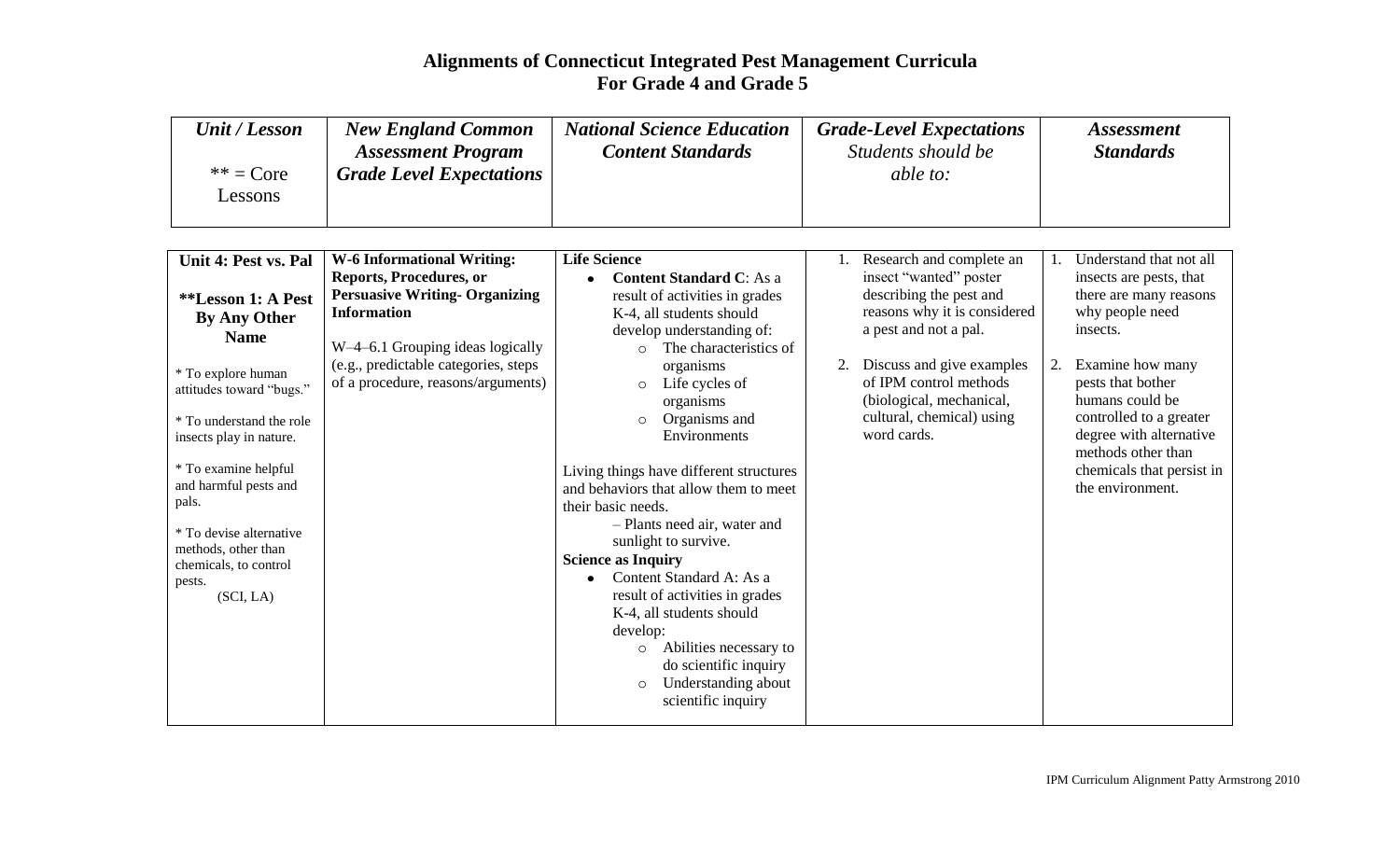| Unit / Lesson | <b>New England Common</b><br><b>Assessment Program</b> | <b>National Science Education</b><br><b>Content Standards</b> | <b>Grade-Level Expectations</b><br>Students should be | <i>Assessment</i><br><b>Standards</b> |
|---------------|--------------------------------------------------------|---------------------------------------------------------------|-------------------------------------------------------|---------------------------------------|
| $** = Core$   | <b>Grade Level Expectations</b>                        |                                                               | <i>able to:</i>                                       |                                       |
| Lessons       |                                                        |                                                               |                                                       |                                       |

| Unit 4: Pest vs. Pal                                   | <b>W-6 Informational Writing:</b>     | <b>Life Science</b>                     |    | Conduct observations, record  |    | Identify and describe   |
|--------------------------------------------------------|---------------------------------------|-----------------------------------------|----|-------------------------------|----|-------------------------|
|                                                        | Reports, Procedures, or               | <b>Content Standard C:</b> As a         |    | results, and draw conclusions |    | how worms create        |
| Lesson 2: Worm's                                       | <b>Persuasive Writing- Organizing</b> | result of activities in grades          |    | on the work of worms in our   |    | nutrient rich compost   |
| World                                                  | <b>Information</b>                    | K-4, all students should                |    | ecosystem.                    |    | from biodegradable      |
|                                                        |                                       | develop understanding of:               |    |                               |    | refuse.                 |
| * To recognize the                                     | W-4-6.1 Grouping ideas logically      | The characteristics of<br>$\bigcirc$    | 2. | Describe the body parts of a  |    |                         |
| importance of the                                      | (e.g., predictable categories, steps) | organisms                               |    | worm, and label them on a     | 2. | Investigate how         |
| interrelationships among                               | of a procedure, reasons/arguments)    | Life cycles of<br>$\circ$               |    | diagram.                      |    | earthworms are          |
| plants, animals, minerals,                             |                                       | organisms                               |    |                               |    | beneficial to the       |
| and people in an ecosystem.<br>* To identify human and |                                       | Organisms and<br>$\circ$                |    | 3. Construct an expository    |    | environment.            |
| non-human factors that                                 |                                       | Environments                            |    | piece the worm's work of      |    |                         |
| might change an ecosystem.                             |                                       |                                         |    | composting.                   | 3. | Appreciate the life of  |
| * To appreciate the life of                            |                                       | Living things have different structures |    |                               |    | earthworms and their    |
| earthworms and gain a<br>better understanding about    |                                       | and behaviors that allow them to meet   |    |                               |    | importance to Earth.    |
| other living things with                               |                                       | their basic needs.                      |    |                               |    |                         |
| which we share the Earth.                              |                                       | - Plants need air, water and            |    |                               | 4. | Recognize that          |
| * To communicate                                       |                                       | sunlight to survive.                    |    |                               |    | cooperative behavior is |
| understanding of a balanced<br>ecosystem of soil and   |                                       |                                         |    |                               |    | involved in successful  |
| earthworms by writing an                               |                                       |                                         |    |                               |    | ecosystems              |
| expository piece on the                                |                                       |                                         |    |                               |    |                         |
| importance of worms.                                   |                                       |                                         |    |                               |    |                         |
| (SCI, LA)                                              |                                       |                                         |    |                               |    |                         |
|                                                        |                                       |                                         |    |                               |    |                         |
|                                                        |                                       |                                         |    |                               |    |                         |
|                                                        |                                       |                                         |    |                               |    |                         |
|                                                        |                                       |                                         |    |                               |    |                         |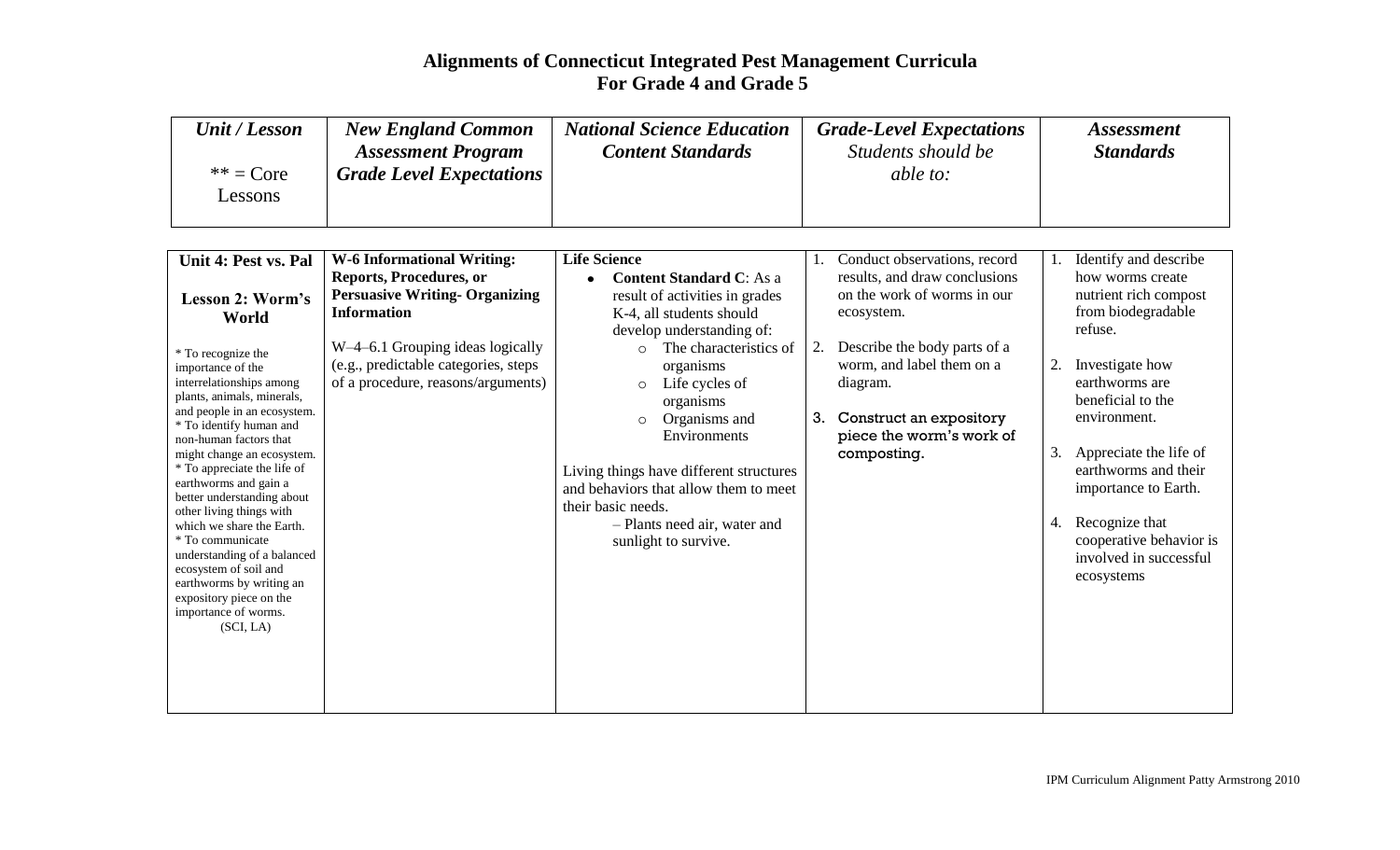| Unit / Lesson | <b>New England Common</b>       | <b>National Science Education</b> | <b>Grade-Level Expectations</b> | <i>Assessment</i> |
|---------------|---------------------------------|-----------------------------------|---------------------------------|-------------------|
|               | <b>Assessment Program</b>       | <b>Content Standards</b>          | Students should be              | <b>Standards</b>  |
| $** = Core$   | <b>Grade Level Expectations</b> |                                   | <i>able to:</i>                 |                   |
| Lessons       |                                 |                                   |                                 |                   |
|               |                                 |                                   |                                 |                   |

| Unit 4: Pest vs. Pal                         | <b>R-3-4: Demonstrates initial</b>   | <b>Life Science</b>                  |    | Observe and write, speak or      |    | Recognize what            |
|----------------------------------------------|--------------------------------------|--------------------------------------|----|----------------------------------|----|---------------------------|
|                                              | understanding of elements of         | <b>Content Standard C:</b> As a      |    | draw about similarities and      |    | creatures are             |
| Lesson 3:                                    | literary texts by                    | result of activities in grades       |    | differences between humans       |    | insectivorous.            |
| <b>Insectivores</b>                          |                                      | K-4, all students should             |    | and shrews.                      |    |                           |
|                                              | R-3-4.2 Paraphrasing or<br>$\bullet$ | develop understanding of:            |    |                                  |    | Evaluate the              |
| * To identify creatures                      | summarizing key                      | The characteristics of<br>$\Omega$   | 2. | Infer from direct observation    |    | effectiveness of          |
| that biologically control                    | ideas/plot, with events              | organisms                            |    | and print or electronic          |    | creatures that some       |
| insects.                                     | sequenced as appropriate             | Life cycles of<br>$\circ$            |    | information the magnitude of     |    | consider pests at         |
| * To understand how                          | to text.                             | organisms                            |    | the numbers of insects eaten by  |    | helping to control insect |
| insects' biotic potential,                   |                                      | Organisms and<br>$\circ$             |    | bats.                            |    | populations.              |
| their ability to reproduce                   | R-3-5: Analyze and interpret         | Environments                         |    |                                  |    |                           |
| at incredible rates, can<br>be controlled by | elements of literary texts, citing   |                                      | 3. | Sort and classify creatures that | 3. | Understand nature         |
| insectivorous animals.                       | evidence where appropriate by        | All organisms cause changes in the   |    | eat large numbers of insects.    |    | provides many natural     |
| (SCI, Math)                                  |                                      | environment where they live. Some of |    |                                  |    | predators to control pest |
|                                              | R-3-5.3 Making basic<br>$\bullet$    | these changes are detrimental to the |    |                                  |    | populations.              |
|                                              | inferences about problem,            | organism or other organisms, whereas |    |                                  |    |                           |
|                                              | conflict, or solution (e.g.          | others are beneficial.               |    |                                  |    |                           |
|                                              | cause-effect relationships).         |                                      |    |                                  |    |                           |
|                                              |                                      |                                      |    |                                  |    |                           |
|                                              |                                      |                                      |    |                                  |    |                           |
|                                              |                                      |                                      |    |                                  |    |                           |
|                                              |                                      |                                      |    |                                  |    |                           |
|                                              |                                      |                                      |    |                                  |    |                           |
|                                              |                                      |                                      |    |                                  |    |                           |
|                                              |                                      |                                      |    |                                  |    |                           |
|                                              |                                      |                                      |    |                                  |    |                           |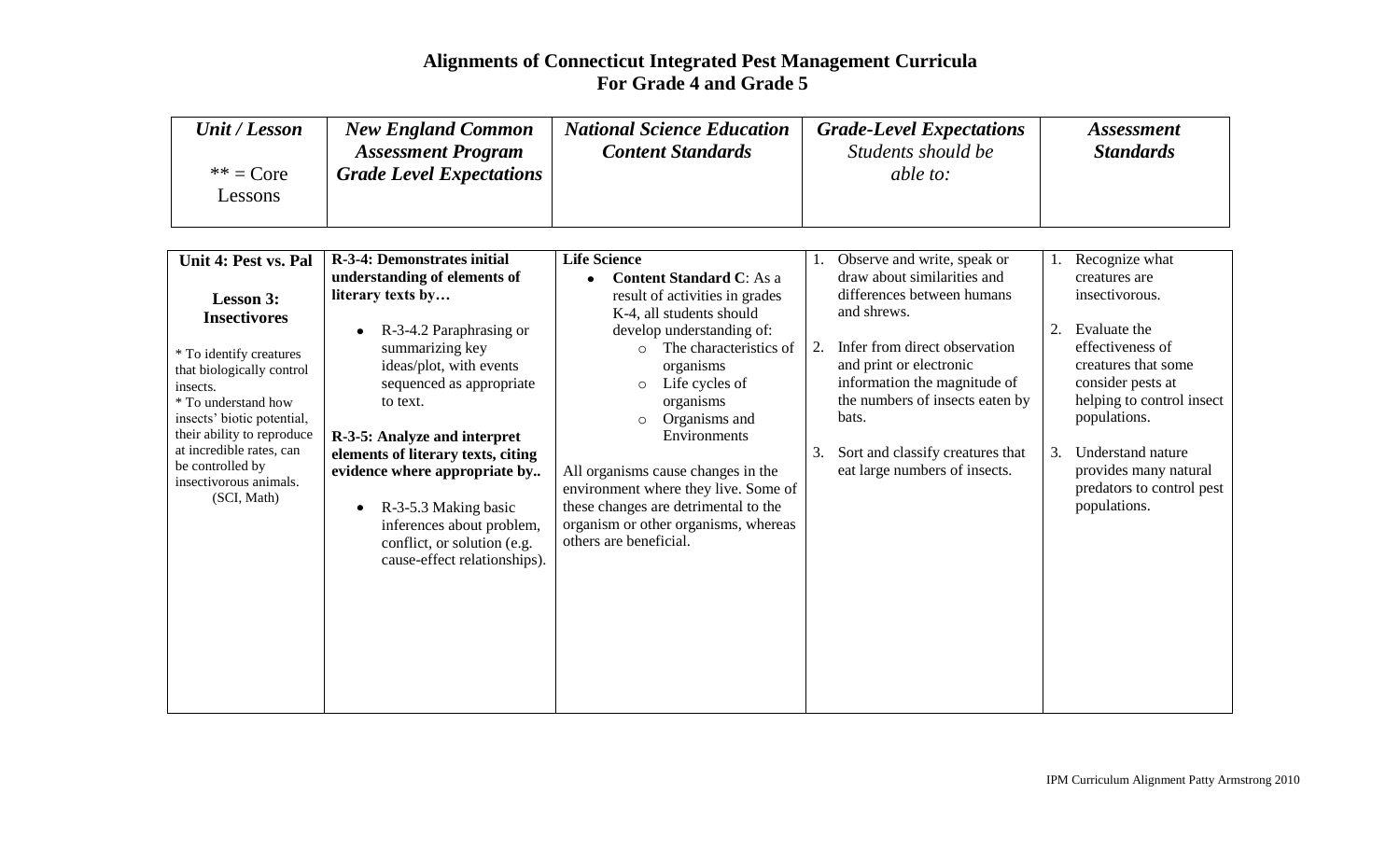| Unit / Lesson | <b>New England Common</b>       | <b>National Science Education</b> | <b>Grade-Level Expectations</b> | <i>Assessment</i> |
|---------------|---------------------------------|-----------------------------------|---------------------------------|-------------------|
|               | <b>Assessment Program</b>       | <b>Content Standards</b>          | Students should be              | <b>Standards</b>  |
| $** = Core$   | <b>Grade Level Expectations</b> |                                   | <i>able to:</i>                 |                   |
| Lessons       |                                 |                                   |                                 |                   |
|               |                                 |                                   |                                 |                   |

| Unit 4: Pest vs. Pal             | <b>R-3-4: Demonstrates initial</b>   | <b>Life Science</b>                  |    | Observe and write, speak or      |    | Recognize that many       |
|----------------------------------|--------------------------------------|--------------------------------------|----|----------------------------------|----|---------------------------|
|                                  | understanding of elements of         | <b>Content Standard C:</b> As a      |    | draw about the characteristics   |    | insects provide benefits  |
| <b>Lesson 4: Six Bugs</b>        | literary texts by                    | result of activities in grades       |    | of a beneficial bug.             |    | to humans rather than     |
| <b>You Will Learn To</b>         |                                      | K-4, all students should             |    |                                  |    | cause problems for        |
| Love                             | R-3-4.2 Paraphrasing or<br>$\bullet$ | develop understanding of:            |    | Create a bug biography for each  |    | humans.                   |
|                                  | summarizing key                      | The characteristics of<br>$\bigcirc$ |    | of the "bizarre bugs" presented. |    |                           |
| * To recognize that in           | ideas/plot, with events              | organisms                            |    |                                  | 2. | Investigate the unique    |
| many cases, insects              | sequenced as appropriate             | Life cycles of<br>$\circ$            | 3. | Compose and perform a play,      |    | beneficial aspects of     |
| provide benefits to              | to text.                             | organisms                            |    | skit, or song to perform to      |    | insects that help us to   |
| humans rather than cause         |                                      | Organisms and<br>$\circ$             |    | educate others about the many    |    | appreciate the goals of   |
| problems for humans.             | R-3-5: Analyze and interpret         | Environments                         |    | benefits of insects.             |    | IPM.                      |
| * To understand that             | elements of literary texts, citing   |                                      |    |                                  |    |                           |
| some potential benefits          | evidence where appropriate by.       | All organisms cause changes in the   | 4. | Understand that without          | 3. | Understand nature         |
| of insects to humans             |                                      | environment where they live. Some of |    | creatures like presented in this |    | provides many natural     |
| have not yet been<br>recognized. | R-3-5.3 Making basic<br>$\bullet$    | these changes are detrimental to the |    | lesson, the insect population    |    | predators to control pest |
| * To understand that             | inferences about problem,            | organism or other organisms, whereas |    | would overrun the earth.         |    | populations.              |
| humans must become               | conflict, or solution (e.g.          | others are beneficial.               |    |                                  |    |                           |
| more familiar with the           | cause-effect relationships).         |                                      |    |                                  |    |                           |
| insect world before              |                                      |                                      |    |                                  |    |                           |
| destroying it.                   |                                      |                                      |    |                                  |    |                           |
| (SCI, LA)                        |                                      |                                      |    |                                  |    |                           |
|                                  |                                      |                                      |    |                                  |    |                           |
|                                  |                                      |                                      |    |                                  |    |                           |
|                                  |                                      |                                      |    |                                  |    |                           |
|                                  |                                      |                                      |    |                                  |    |                           |
|                                  |                                      |                                      |    |                                  |    |                           |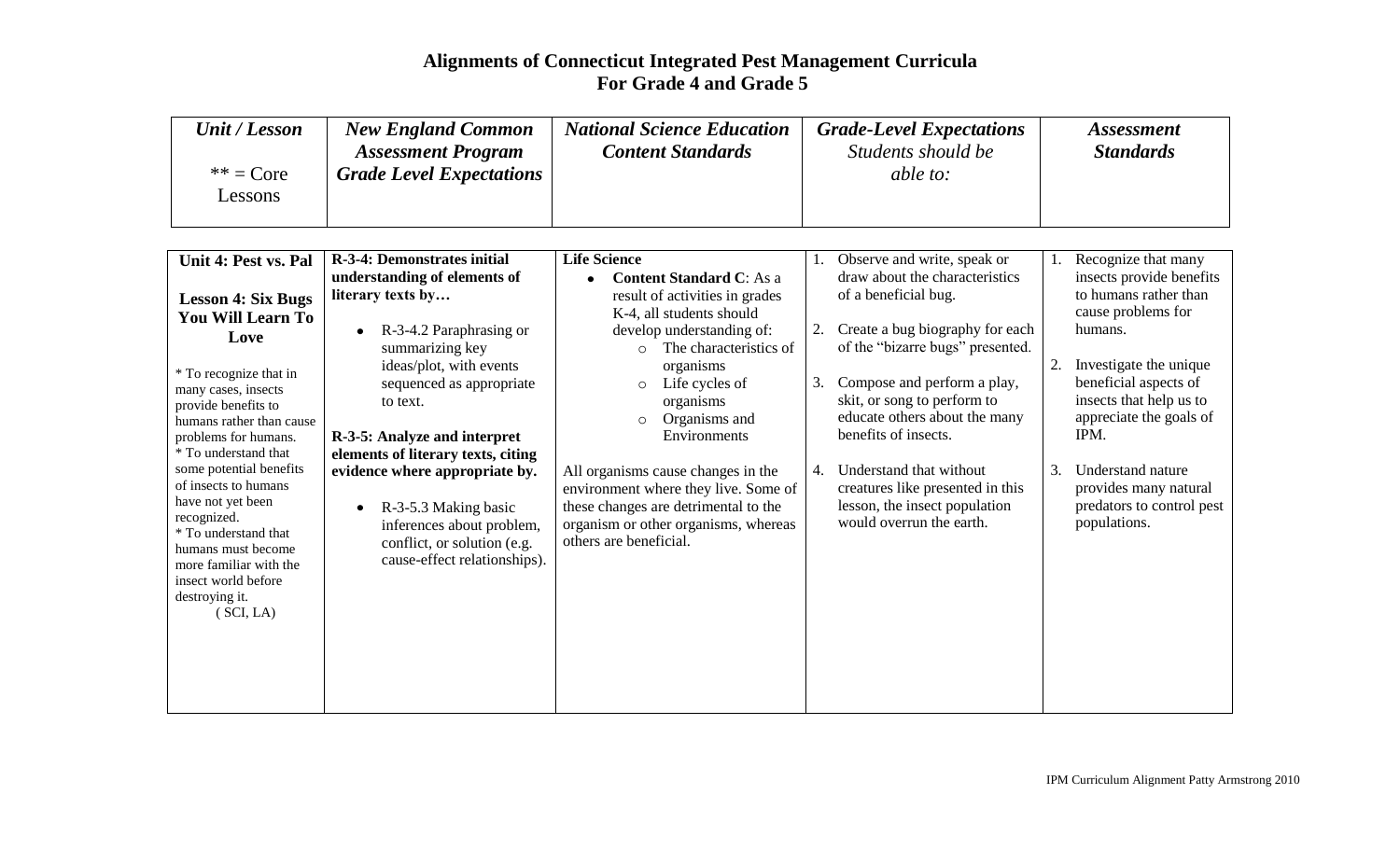| Unit / Lesson | <b>New England Common</b>       | <b>National Science Education</b> | <b>Grade-Level Expectations</b> | <i>Assessment</i> |
|---------------|---------------------------------|-----------------------------------|---------------------------------|-------------------|
|               | <b>Assessment Program</b>       | <b>Content Standards</b>          | Students should be              | <b>Standards</b>  |
| $** = Core$   | <b>Grade Level Expectations</b> |                                   | able to:                        |                   |
| Lessons       |                                 |                                   |                                 |                   |
|               |                                 |                                   |                                 |                   |

| Unit 4: Pest vs. Pal                             | <b>R-3-4: Demonstrates initial</b>                                  | <b>Life Science</b>                                                          |    | Compare and contrast two pests   |    | Understand that social    |
|--------------------------------------------------|---------------------------------------------------------------------|------------------------------------------------------------------------------|----|----------------------------------|----|---------------------------|
|                                                  | understanding of elements of                                        | <b>Content Standard C:</b> As a                                              |    | and the wisdom of chemical vs.   |    | behavior can help or      |
| **Lesson 5: An                                   | literary texts by                                                   | result of activities in grades                                               |    | mechanical treatment of lice     |    | hinder the spread of      |
| <b>Ounce of</b>                                  |                                                                     | K-4, all students should                                                     |    | infestations.                    |    | lice.                     |
| <b>Prevention</b>                                | R-3-4.2 Paraphrasing or<br>$\bullet$                                | develop understanding of:                                                    |    |                                  |    |                           |
|                                                  | summarizing key                                                     | The characteristics of<br>$\bigcirc$                                         | 2. | Work together to create lice     | 2. | Understand nature         |
| * To become aware of                             | ideas/plot, with events                                             | organisms                                                                    |    | prevention posters to guide      |    | provides many natural     |
| the measures to be taken                         | sequenced as appropriate                                            | Life cycles of<br>$\circ$                                                    |    | others in the prevention of lice |    | predators to control pest |
| to avoid lice infestations.                      | to text.                                                            | organisms                                                                    |    | infestation.                     |    | populations.              |
| * To develop a better                            |                                                                     | Organisms and<br>$\circ$                                                     | 3. | Tally, organize, and report data | 3. | Explain how different     |
| understanding of the<br>treatment for head lice. | R-3-5: Analyze and interpret                                        | Environments                                                                 |    | to the group following their     |    | organisms can develop     |
| * To understand that                             | elements of literary texts, citing<br>evidence where appropriate by |                                                                              |    | insect research to discuss the   |    | resistance to chemicals   |
| head lice can become                             |                                                                     | Many characteristics of an organism<br>are inherited from the parents of the |    | problem and solutions for pests  |    | used against them.        |
| resistant to chemical                            | R-3-5.3 Making basic inferences                                     | organism, but other characteristics                                          |    | that plague humans.              |    |                           |
| solutions.                                       | about problem, conflict, or                                         | result from an individual's                                                  |    |                                  |    |                           |
| (SCI, LA)                                        | solution (e.g. cause-effect                                         | interactions with the environment.                                           |    |                                  |    |                           |
|                                                  | relationships).                                                     |                                                                              |    |                                  |    |                           |
|                                                  |                                                                     |                                                                              |    |                                  |    |                           |
|                                                  |                                                                     |                                                                              |    |                                  |    |                           |
|                                                  |                                                                     |                                                                              |    |                                  |    |                           |
|                                                  |                                                                     |                                                                              |    |                                  |    |                           |
|                                                  |                                                                     |                                                                              |    |                                  |    |                           |
|                                                  |                                                                     |                                                                              |    |                                  |    |                           |
|                                                  |                                                                     |                                                                              |    |                                  |    |                           |
|                                                  |                                                                     |                                                                              |    |                                  |    |                           |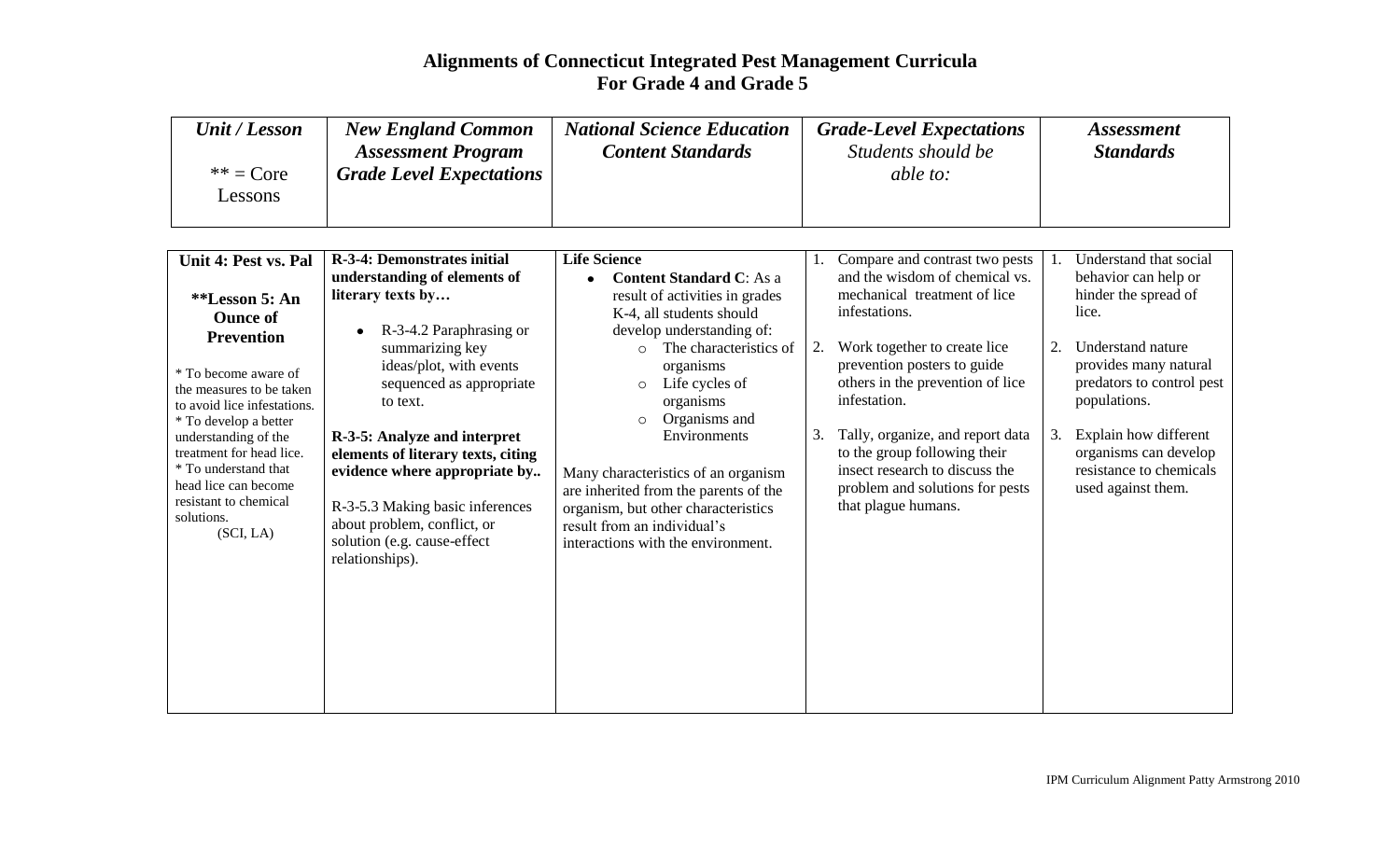| Unit / Lesson                 | <b>New England Common</b>       | <b>National Science Education</b> | <b>Grade-Level Expectations</b> | <i>Assessment</i> |
|-------------------------------|---------------------------------|-----------------------------------|---------------------------------|-------------------|
|                               | <b>Assessment Program</b>       | <b>Content Standards</b>          | Students should be              | <b>Standards</b>  |
| $** = Core$<br><b>Lessons</b> | <b>Grade Level Expectations</b> |                                   | able to:                        |                   |

| Unit 5:                             | Data, Statistics, and Probability   | <b>Life Science</b>                    |    | Determine the steps involved in |    | Investigate the three   |
|-------------------------------------|-------------------------------------|----------------------------------------|----|---------------------------------|----|-------------------------|
| <b>Pest Control</b>                 |                                     | <b>Content Standard C:</b> As a        |    | complete and incomplete         |    | stages of incomplete    |
|                                     | $M(DSP)$ –3–1 Interprets a given    | result of activities in grades         |    | metamorphosis.                  |    | metamorphosis and the   |
| <b>Section 1:</b>                   | representation (line plots, tally   | K-4, all students should               |    |                                 |    | four stages of complete |
| <b>Biological/Natural</b>           | charts, tables, or bar graphs) to   | develop understanding of:              |    | Observe caterpillars and        |    | metamorphosis.          |
|                                     | answer questions related to the     | The characteristics of<br>$\circ$      |    | mealworms as they change        |    |                         |
| <b>Lesson 1:</b>                    | data, to analyze the data to        | organisms                              |    | from eggs to adults, record the | 2. | Understand that         |
| <b>Butterflies,</b>                 | formulate conclusions, or to make   | Life cycles of<br>$\circ$              |    | results, and evaluate the       |    | sometimes when          |
| <b>Mealworms</b> , and              | predictions.                        | organisms                              |    | process.                        |    | scientific studies      |
| <b>Beetlemania</b>                  | $M(DSP)$ –3–3 Identifies or         | Organisms and<br>$\circ$               |    |                                 |    | haven't been conducted, |
|                                     | describes representations or        | Environments                           | 3. | Create a metamorphosis chart    |    | natural controls attack |
| * To determine the steps            | elements of representations that    |                                        |    | complete with accurate          |    | not only the targeted   |
| involved in complete and            | best display a given set of data or | An n organism's patterns of behavior   |    | drawings that include all       |    | pest, but non-targeted  |
| incomplete                          | situation, consistent with the      | are related to the nature of that      |    | appropriate details.            |    | organisms as well.      |
| metamorphosis.                      | representations required in         | organism's environment,, including     |    |                                 |    |                         |
| * To recognize that                 | $M(DSP) - 3 - 1$ .                  | the kinds and numbers of other         |    |                                 | 3. | Demonstrate how         |
| biological controls                 |                                     | organisms present, the availability of |    |                                 |    | utilizing biological    |
| (natural enemies) may be            |                                     | food and resources, and the physical   |    |                                 |    | sources successfully    |
| used to control targeted            |                                     | characteristics of the environment.    |    |                                 |    | manages pests.          |
| pests.<br>* To understand that care |                                     |                                        |    |                                 |    |                         |
| must be taken when                  |                                     |                                        |    |                                 |    |                         |
| selecting a biological              |                                     |                                        |    |                                 |    |                         |
| control to ensure that              |                                     |                                        |    |                                 |    |                         |
| only the targeted pest              |                                     |                                        |    |                                 |    |                         |
| will be attacked by the             |                                     |                                        |    |                                 |    |                         |
| introduced species.                 |                                     |                                        |    |                                 |    |                         |
| (SCI, Art)                          |                                     |                                        |    |                                 |    |                         |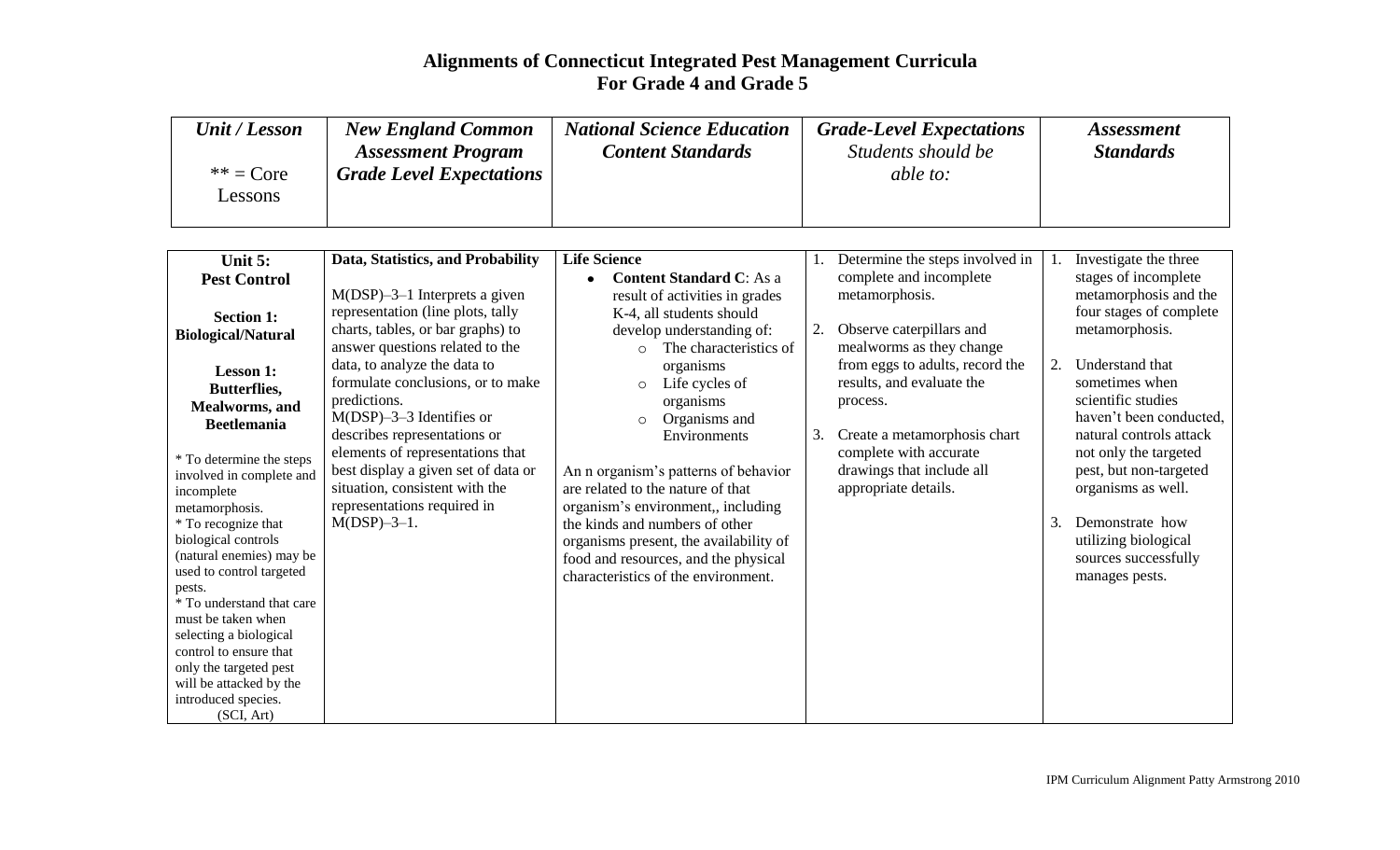| Unit / Lesson          | <b>New England Common</b>       | <b>National Science Education</b> | <b>Grade-Level Expectations</b> | <i>Assessment</i> |
|------------------------|---------------------------------|-----------------------------------|---------------------------------|-------------------|
|                        | <b>Assessment Program</b>       | <b>Content Standards</b>          | Students should be              | <b>Standards</b>  |
| $** = Core$<br>Lessons | <b>Grade Level Expectations</b> |                                   | able to:                        |                   |

| Unit 5:                   | <b>W-6 Informational Writing:</b>     | <b>Life Science</b>                  |    | Recognize the potential        |    | Demonstrate how         |
|---------------------------|---------------------------------------|--------------------------------------|----|--------------------------------|----|-------------------------|
| <b>Pest Control</b>       | Reports, Procedures, or               | <b>Content Standard C:</b> As a      |    | problems of careless           |    | utilizing biological    |
|                           | <b>Persuasive Writing- Organizing</b> | result of activities in grades       |    | control selection.             |    | sources successfully    |
| <b>Section 1:</b>         | <b>Information</b>                    | K-4, all students should             |    |                                |    | manages pests.          |
| <b>Biological/Natural</b> | W-4-6.1 Grouping ideas logically      | develop understanding of:            | 2. | Prepare a graph to illustrate  |    |                         |
|                           | (e.g., predictable categories, steps  | The characteristics of<br>$\bigcirc$ |    | the impact of an introduced    | 2. | Understand that unless  |
| **Lesson 2:               | of a procedure, reasons/arguments)    | organisms                            |    | species on native species.     |    | potential biological    |
| The Solution, or Part     |                                       | Life cycles of<br>$\circ$            |    |                                |    | controls are screened   |
| of the Problem            | Data, Statistics, and Probability     | organisms                            | 3. | Develop an original game       |    | carefully, they may     |
|                           | $M(DSP)$ –3–1 Interprets a given      | Organisms and                        |    | or simulation that illustrates |    | pose a potential danger |
| * To determine the        | representation (line plots, tally     | Environments                         |    | the potential problem of       |    | to native species.      |
| potential danger of       | charts, tables, or bar graphs) to     |                                      |    | introduced species.            |    |                         |
| indiscriminate biological | answer questions related to the       |                                      |    |                                |    |                         |
| control use               | data, to analyze the data to          | <b>Science as Inquiry</b>            |    |                                |    |                         |
| (SCI)                     | formulate conclusions, or to make     | Content Standard A: As a             |    |                                |    |                         |
|                           | predictions.                          | result of activities in grades       |    |                                |    |                         |
|                           | $M(DSP)$ –3–3 Identifies or           | K-4, all students should             |    |                                |    |                         |
|                           | describes representations or          | develop:                             |    |                                |    |                         |
|                           | elements of representations that      | Abilities necessary to<br>$\circ$    |    |                                |    |                         |
|                           | best display a given set of data or   | do scientific inquiry                |    |                                |    |                         |
|                           | situation, consistent with the        | Understanding about scientific       |    |                                |    |                         |
|                           | representations required in           | inquiry                              |    |                                |    |                         |
|                           | $M(DSP) - 3 - 1$ .                    |                                      |    |                                |    |                         |
|                           |                                       |                                      |    |                                |    |                         |
|                           |                                       |                                      |    |                                |    |                         |
|                           |                                       |                                      |    |                                |    |                         |
|                           |                                       |                                      |    |                                |    |                         |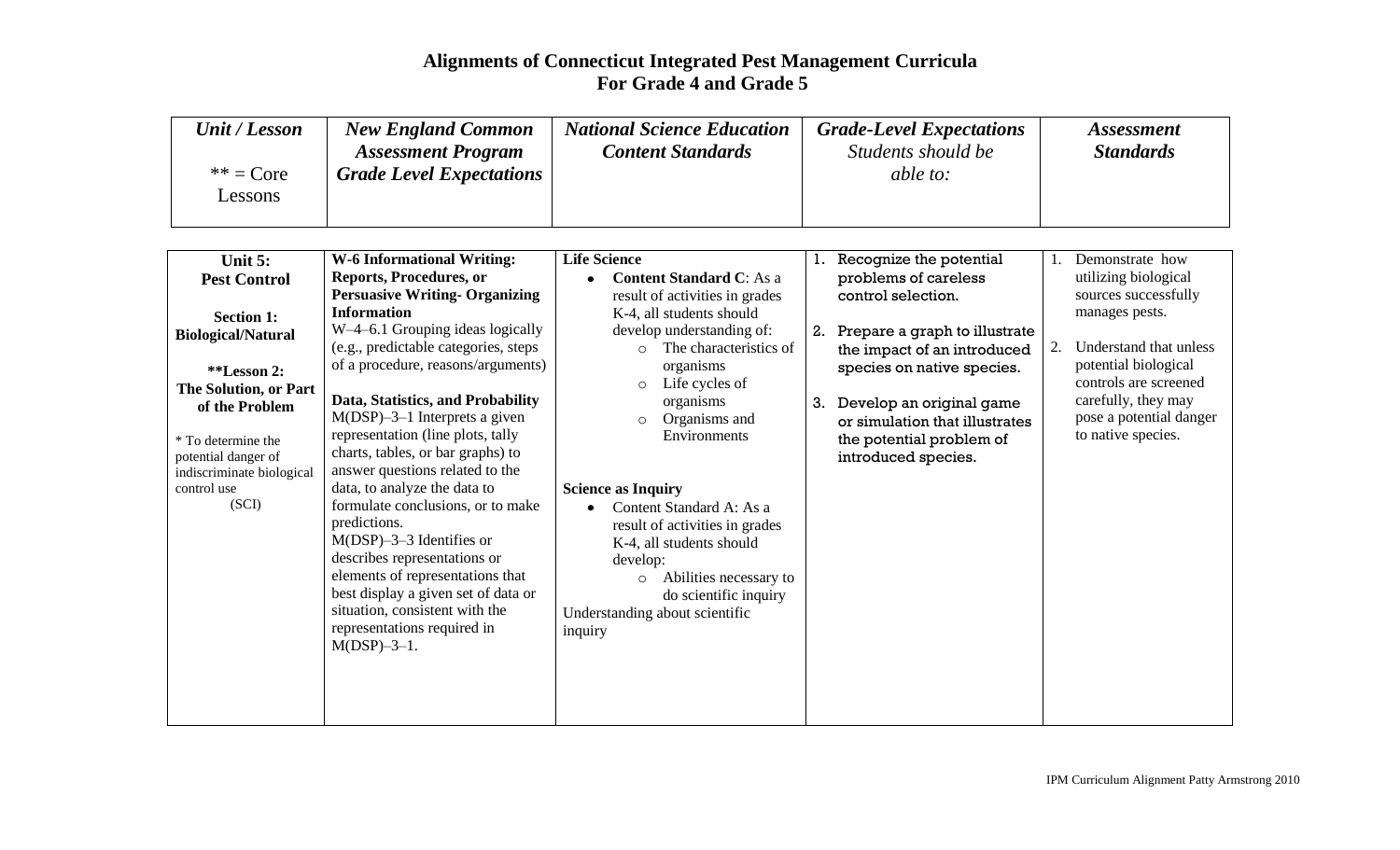| Unit / Lesson          | <b>New England Common</b>       | <b>National Science Education</b> | <b>Grade-Level Expectations</b> | <i>Assessment</i> |
|------------------------|---------------------------------|-----------------------------------|---------------------------------|-------------------|
|                        | <b>Assessment Program</b>       | <b>Content Standards</b>          | Students should be              | <b>Standards</b>  |
| $** = Core$<br>Lessons | <b>Grade Level Expectations</b> |                                   | able to:                        |                   |

| understanding of elements of<br>effect" that spraying the<br>predator/prey<br><b>Content Standard C:</b> As a<br><b>Pest Control</b>     |                      |
|------------------------------------------------------------------------------------------------------------------------------------------|----------------------|
|                                                                                                                                          |                      |
| chemical pesticide dieldrin<br>literary texts by<br>result of activities in grades                                                       | relationships can be |
| has by using a set of real<br>permanently<br>K-4, all students should<br><b>Section 2: Chemical</b>                                      |                      |
| dominoes to demonstrate<br>develop understanding of:<br>R-3-4.2 Paraphrasing or<br>٠                                                     | disrupted when the   |
| food chain is<br>the physical action of cause<br>The characteristics of<br>summarizing key<br>$\bigcirc$<br>**Lesson 1: DDT -            |                      |
| impacted by tonic<br>and effect.<br>ideas/plot, with events<br>organisms<br><b>Doing Deadly Things</b>                                   |                      |
| poisons building<br>sequenced as appropriate<br>Life cycles of<br>$\circ$                                                                |                      |
| Create a billboard to raise<br>organisms<br>to text.<br>up.<br>* To determine the                                                        |                      |
| awareness about the<br>Organisms and<br>impact of chemical                                                                               |                      |
| harmful effects of using<br>Recognize that<br>2.<br>Environments<br>R-3-5: Analyze and interpret<br>pesticides in a habitat.             |                      |
| chemical pesticides in a<br>* To visually<br>elements of literary texts, citing<br><b>Science as Inquiry</b>                             | chemical pesticides  |
| demonstrate an<br>local ecosystem.<br>evidence where appropriate by<br>Content Standard A: As a                                          | such as DDT persist  |
| understanding of the<br>result of activities in grades<br>negative effects                                                               | in the environment   |
| Debate the pros and cons of<br>and become<br>3.<br>R-3-5.3 Making basic inferences<br>K-4, all students should<br>pesticides have on the |                      |
| organic versus chemical<br>concentrated in<br>about problem, conflict, or<br>develop:<br>ecosystem.                                      |                      |
| insect controls.<br>solution (e.g. cause-effect<br>unexpected,<br>Abilities necessary to<br>$\circ$<br>(SCI, LA, Math, Art)              |                      |
| relationships).<br>do scientific inquiry                                                                                                 | undesirable places.  |
| Understanding about<br>$\circ$                                                                                                           |                      |
| scientific inquiry.                                                                                                                      |                      |
|                                                                                                                                          |                      |
|                                                                                                                                          |                      |
|                                                                                                                                          |                      |
|                                                                                                                                          |                      |
|                                                                                                                                          |                      |
|                                                                                                                                          |                      |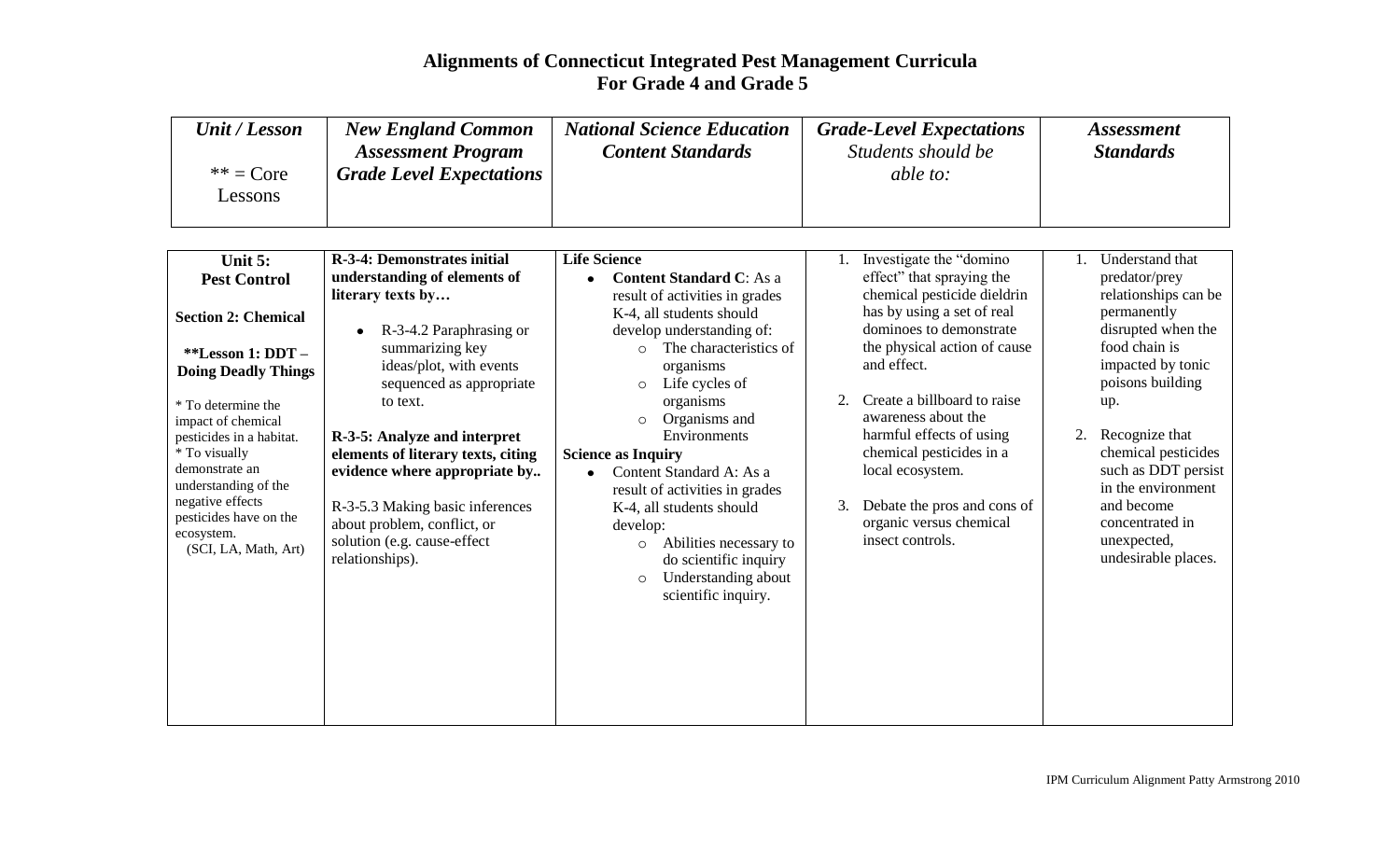| Unit / Lesson          | <b>New England Common</b>       | <b>National Science Education</b> | <b>Grade-Level Expectations</b> | <i>Assessment</i> |
|------------------------|---------------------------------|-----------------------------------|---------------------------------|-------------------|
|                        | <b>Assessment Program</b>       | <b>Content Standards</b>          | Students should be              | <b>Standards</b>  |
| $** = Core$<br>Lessons | <b>Grade Level Expectations</b> |                                   | able to:                        |                   |

| Unit 5:                    | R-3-5: Analyze and interpret          | <b>Life Science</b>                     | Understand that even       | To understand that  |
|----------------------------|---------------------------------------|-----------------------------------------|----------------------------|---------------------|
| <b>Pest Control</b>        | elements of literary texts, citing    | <b>Content Standard C:</b> As a         | though pesticides are part | chemical powders    |
|                            | evidence where appropriate            | result of activities in grades          | of pest management how     | and sprays applied  |
| <b>Section 2: Chemical</b> | by                                    | K-4, all students should                | detrimental to the         | to get rid of pests |
|                            |                                       | develop understanding of:               | environment chemical       | can harm land,      |
| <b>Lesson 2: Easy To</b>   | R-3-5.3 Making basic inferences       | The characteristics of<br>$\bigcap$     | controls can be.           | water, plants, and  |
| <b>Do, But Dangerous</b>   | about problem, conflict, or           | organisms                               |                            | animals including   |
| Too!                       | solution (e.g. cause-effect           | Life cycles of<br>$\circ$               | Illustrate the effects of  | people.             |
|                            | relationships).                       | organisms                               | chemicals on the           |                     |
|                            |                                       | Organisms and<br>$\circ$                | environment through the    |                     |
| * To understand the        | <b>W-6 Informational Writing:</b>     | Environments                            | creation of a mural.       |                     |
| dangers and negative       | Reports, Procedures, or               |                                         |                            |                     |
| effects of using           | <b>Persuasive Writing- Organizing</b> | Humans depend on their natural and      |                            |                     |
| chemicals to control       | <b>Information</b>                    | constructed environments. Humans        |                            |                     |
| pests.                     | W-4-6.1 Grouping ideas logically      | change environments in ways that can    |                            |                     |
| (SCI, Art)                 | (e.g., predictable categories, steps  | be either beneficial or detrimental for |                            |                     |
|                            | of a procedure, reasons/arguments     | themselves and other organisms.         |                            |                     |
|                            |                                       |                                         |                            |                     |
|                            |                                       |                                         |                            |                     |
|                            |                                       |                                         |                            |                     |
|                            |                                       |                                         |                            |                     |
|                            |                                       |                                         |                            |                     |
|                            |                                       |                                         |                            |                     |
|                            |                                       |                                         |                            |                     |
|                            |                                       |                                         |                            |                     |
|                            |                                       |                                         |                            |                     |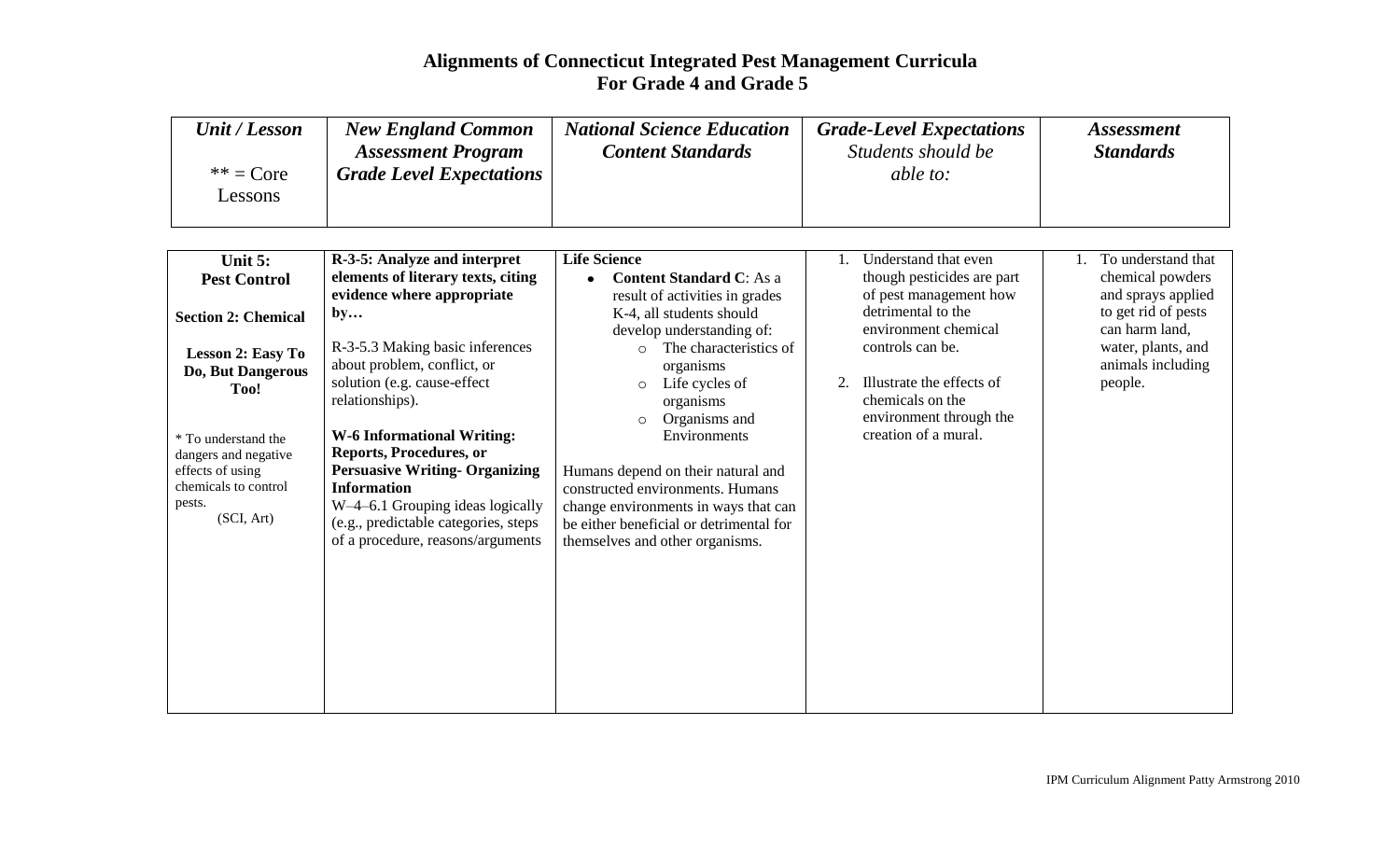| Unit / Lesson | <b>New England Common</b>       | <b>National Science Education</b> | <b>Grade-Level Expectations</b> | <i>Assessment</i> |
|---------------|---------------------------------|-----------------------------------|---------------------------------|-------------------|
|               | <b>Assessment Program</b>       | <b>Content Standards</b>          | Students should be              | <b>Standards</b>  |
| $** = Core$   | <b>Grade Level Expectations</b> |                                   | able to:                        |                   |
| Lessons       |                                 |                                   |                                 |                   |
|               |                                 |                                   |                                 |                   |

| Unit 5:                                             | R-5-5: Analyze and interpret         | <b>Life Science</b>                      | Create a poster urging           | Understand that we                  |
|-----------------------------------------------------|--------------------------------------|------------------------------------------|----------------------------------|-------------------------------------|
| <b>Pest Control</b>                                 | elements of literary                 | <b>Content Standard C:</b> As a          | people to use methods other      | share the                           |
|                                                     | texts, citing evidence where         | result of activities in grades           | than chemicals to control        | environment with                    |
| <b>Section 3:</b>                                   | appropriate by                       | K-4, all students should                 | pests.                           | other living things                 |
| Social/Cultural                                     |                                      | develop understanding of:                |                                  | and depend on them                  |
|                                                     | $\cdot$ R-5-5.5 Identifying author's | The characteristics of<br>$\circ$        | 2.<br>Utilize appropriate        | to live.                            |
| **Lesson 1: Of                                      | message or theme (implied or         | organisms                                | vocabulary learned to            |                                     |
| <b>Loraxes and Wumps</b>                            | stated, as in a fable)               | Life cycles of<br>$\circ$                | explain the various              | 2.<br>Explain that IPM              |
|                                                     | R-3-5: Analyze and interpret         | organisms                                | alternative IPM methods          | applies the most                    |
| * To recognize that                                 | elements of literary texts, citing   | Organisms and<br>$\circ$<br>Environments | for pest control.                | environmentally<br>sound methods to |
| man's activities impact<br>the natural environment. | evidence where appropriate           |                                          | 3.<br>Understand how fiction can | pest management.                    |
| * To recognize the theme                            | by                                   |                                          | reflect truth.                   |                                     |
| of a fictional piece.                               |                                      |                                          |                                  |                                     |
| * To understand how                                 | R-3-5.3 Making basic inferences      |                                          | Conduct an experiment<br>4.      |                                     |
| fiction reflects truth.                             | about problem, conflict, or          |                                          | to evaluate the degree           |                                     |
| (SCI, LA)                                           | solution (e.g. cause-effect          |                                          | of pollution based on            |                                     |
|                                                     | relationships).                      |                                          | data collected.                  |                                     |
|                                                     |                                      |                                          |                                  |                                     |
|                                                     |                                      |                                          |                                  |                                     |
|                                                     |                                      |                                          |                                  |                                     |
|                                                     |                                      |                                          |                                  |                                     |
|                                                     |                                      |                                          |                                  |                                     |
|                                                     |                                      |                                          |                                  |                                     |
|                                                     |                                      |                                          |                                  |                                     |
|                                                     |                                      |                                          |                                  |                                     |
|                                                     |                                      |                                          |                                  |                                     |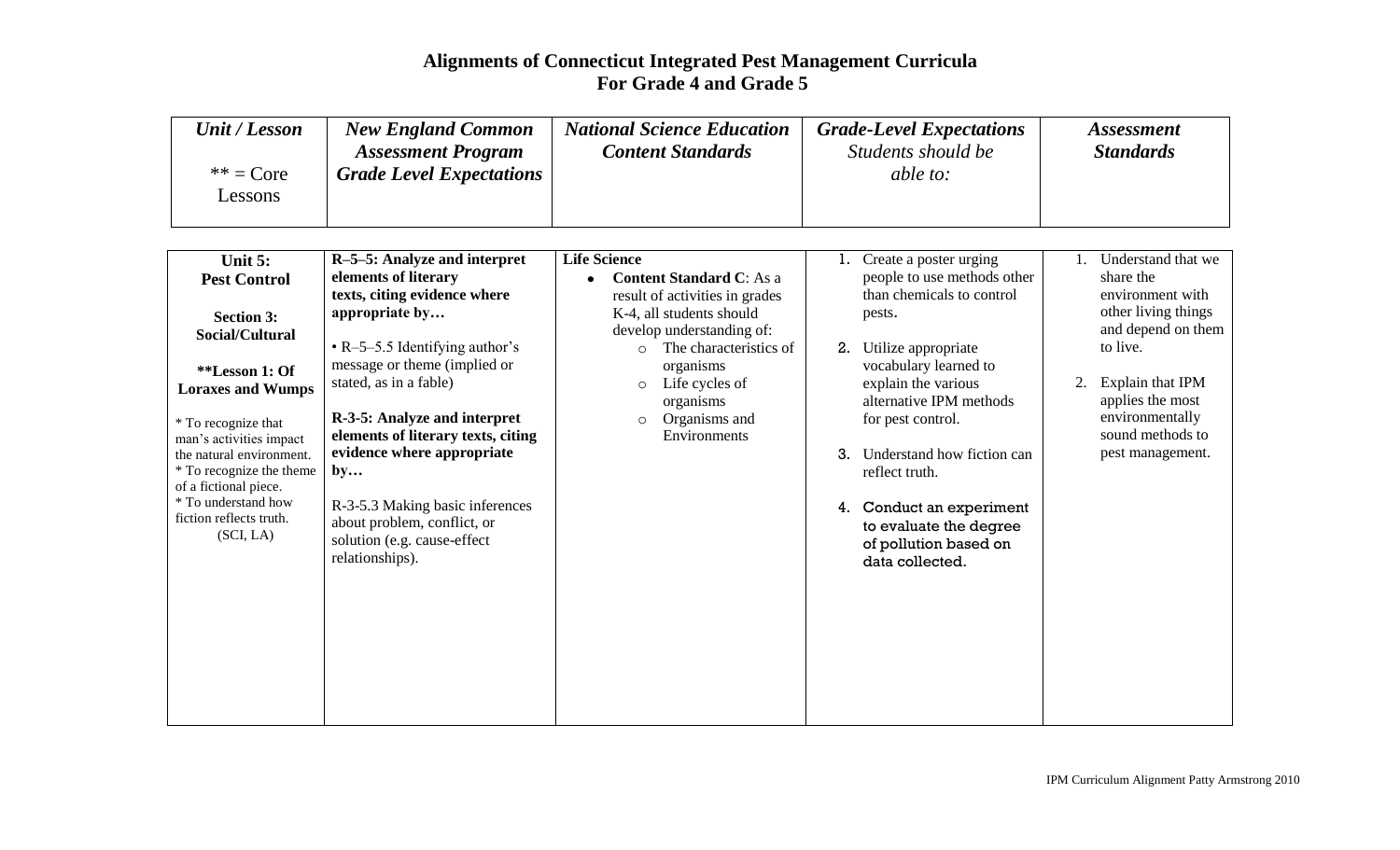| Unit / Lesson          | <b>New England Common</b><br><b>Assessment Program</b> | <b>National Science Education</b><br><b>Content Standards</b> | <b>Grade-Level Expectations</b><br>Students should be | <i>Assessment</i><br><b>Standards</b> |
|------------------------|--------------------------------------------------------|---------------------------------------------------------------|-------------------------------------------------------|---------------------------------------|
| $** = Core$<br>Lessons | <b>Grade Level Expectations</b>                        |                                                               | <i>able to:</i>                                       |                                       |
|                        |                                                        |                                                               |                                                       |                                       |

| Unit $5:$                                                                                                                                                                                                                             | Not applicable to this activity. | <b>Life Science</b>                                                                                                                                                                                                                                                                                                                     |          | List the important criteria                                                                                                                                      |    | Understand that                                                                                                                                                                         |
|---------------------------------------------------------------------------------------------------------------------------------------------------------------------------------------------------------------------------------------|----------------------------------|-----------------------------------------------------------------------------------------------------------------------------------------------------------------------------------------------------------------------------------------------------------------------------------------------------------------------------------------|----------|------------------------------------------------------------------------------------------------------------------------------------------------------------------|----|-----------------------------------------------------------------------------------------------------------------------------------------------------------------------------------------|
| <b>Pest Control</b><br><b>Section 4:</b><br><b>Mechanical</b><br><b>Lesson 1: To Catch a</b><br>Leprechaun<br>* To investigate the<br>criteria for a successful<br>trap.<br>* To design and create a<br>trap with a younger<br>child. |                                  | <b>Content Standard C:</b> As a<br>result of activities in grades<br>K-4, all students should<br>develop understanding of:<br>The characteristics of<br>$\circ$<br>organisms<br>Life cycles of<br>$\circ$<br>organisms<br>Organisms and<br>$\circ$<br>Environments<br><b>Earth and Space Science</b><br><b>Content Standard D:</b> As a | 2.<br>3. | for trapping a creature.<br>Be a mentor for a younger<br>child, and explain their goal<br>to build a leprechaun trap.<br>Create a successful<br>leprechaun trap. | 2. | using chemicals to<br>control pests should<br>not be our first<br>choice in pest<br>control.<br>Investigate how<br>traps are a<br>mechanical device<br>used in IPM for<br>pest control. |
| (SCI, LA)                                                                                                                                                                                                                             |                                  | result of their activities in<br>grades K-4, all students<br>should develop an<br>understanding of<br>Properties of earth<br>$\circ$<br>materials<br>Objects in the sky<br>$\circ$<br>Changes in earth and<br>$\circ$<br>sky                                                                                                            |          |                                                                                                                                                                  |    |                                                                                                                                                                                         |
|                                                                                                                                                                                                                                       |                                  |                                                                                                                                                                                                                                                                                                                                         |          |                                                                                                                                                                  |    |                                                                                                                                                                                         |